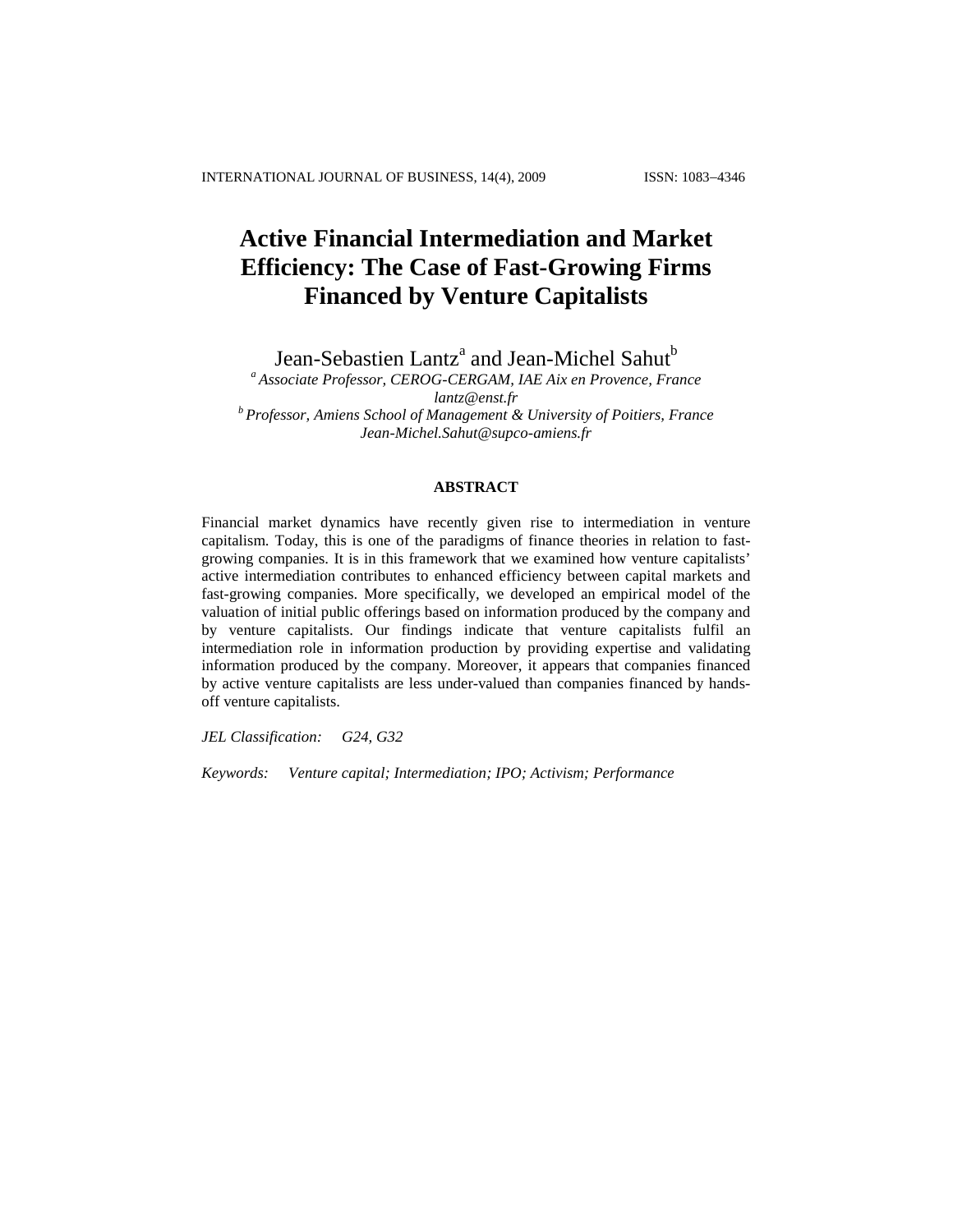## **I. INTRODUCTION**

In recent years, there has been some debate between financial economists on the difficulties experienced by fast-growing companies to communicate their quality to financial backers (Mc Kie-Masson, 1990; and Rajan and Zingales, 1995). The literature indicates that the nature of high-tech company assets implies risk levels for creditors that they refuse to assume or that they are only prepared to assume at excessive cost. Such companies favour equity financing, which means opening up the company's capital. This approach implies a change in the company's capital structure and control, thereby generating agency costs. In this situation, the models developed by Jensen and Meckling (1976), Leland and Pyle (1977) and Rock (1986) lead us to predict a decline in profitability when such changes in company control take place. This has also been noted empirically in the case of initial public offerings (IPO) by Jain et al. (1994), Mikkelson et al. (1997), Jain and Kini (1999), Pagano et al. (1998), and Coakley et al. (2004). Informational asymmetries between companies and the market encourage nongrowth companies to opportunistically adopt behaviour that mimics fast-growing companies so as to raise capital on the stock market. Anticipating this strategy, the market demands information to manage the problem of reverse selection and this results in costs which grow with informational asymmetry. The signalling models underline the fact that undervaluation is a strategy used by shareholders in fast-growing companies to help stand out from non-growth companies. Allen and Faulhaber (1989), Grinblatt and Hwang (1989) and Renneboog et al. (2007) theoretically modelled the undervaluation of an initial public offering as the cost of the search for information, borne by investors to enable them to value the company. More specifically, these authors consider that stock market listings are achieved by initially offering a small proportion of the capital at an undervalued price. A second issue then completes the opening of the capital at the company's market price. This process immediately sanctions non-growth companies while satisfying the shareholders of fast-growing companies.

Research to date has suggested that problems experienced by organisations in communicating information about their growth opportunities and changes to their control structure impacts on the company's IPO valuation. Nonetheless, while company-specific factors generate informational differentials between the company and the financial markets, the theoretical and empirical work by Chemmanur and Fulghieri (1994) and Jain and Kini (1999) have highlighted the contribution of investment banks in the production of screening and monitoring information. This contribution thus partially remedies the lack of information which a company may suffer from.

Within this context, the aim of this study was to ascertain the extent to which information produced by venture capitalists can be considered as an extension of the information produced by the company, modifying the company's IPO valuation. Our findings indicate that the "ROE" (return on equity) and "percentage of voting rights owned by the public" variables are the best indicators of undervaluation, depending on whether a probabilistic or a linear approach is used. We also argue that venture capitalists fulfil an intermediation role of information production by providing expertise and validating information produced by the company. Moreover, it appears that companies financed by active venture capitalists are less undervalued than companies financed by hands-off venture capitalists.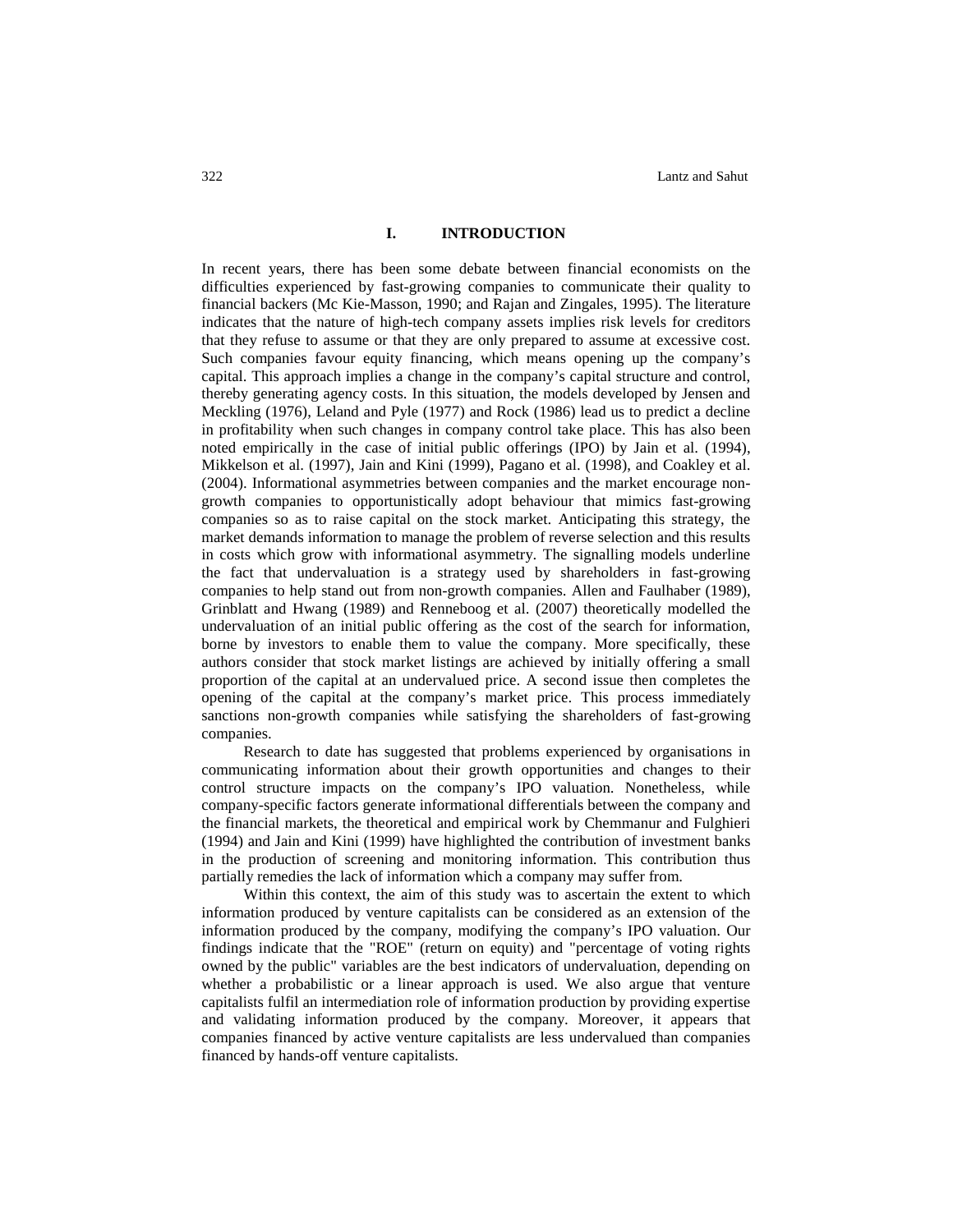The rest of the paper is organized as follows. Section 2 explores the theoretical bases and the empirical results on which the hypotheses are based. In section 3, we define the sample and methodology, while section 4 examines the firm's characteristics and the information produced by venture capitalists on IPO valuation. In section 5, we discuss whether there is complementarity between the information produced by venture capitalists and the company. The last section sets out our conclusions.

# **II. IPO VALUATION**

#### **A. The Company's Characteristics and Its IPO Valuation**

Research initiated by Rock (1986) in the area of initial pubic offerings concurs that the extent of undervaluation increases with informational asymmetry. In such a scenario, undervaluation is seen as an information cost. In the literature, we identified several indicators of informational asymmetry (Coakley et al., 2004): i.e. financial performance, market to book value, the redeployment of assets, and the company's state variables (age and size). According to the models developed by Allen and Faulhaber (1989), Grinblatt and Hwang (1989), and Chemmanur and Fulghieri (1995) fast-growing companies need high profitability ratios and to undervalue their IPO in order to stand out from other companies. It is therefore not in the interest of non-growth companies to imitate fast-growing companies by having high profitability ratios if they are not in a position to support an undervalued price during the IPO.

Hypothesis 1.1: there should be a positive relationship between undervaluation and the company's pre-IPO financial performances.

Hypothesis 1.2: there should be a negative relationship between the company's financial performances and valuation differentials.

For Fama (1991), the company's market to book ratio is an indicator that can be used to predict future profitability. As Pontiff and Schall (1998) point out, this ratio "captures" the information regarding the company's future profits. The higher the market value to book value, the more likely the company is to generate future profits. This ratio is measured by the price at which the shares are listed in relation to their book value. A high market to book ratio also implies that the choice of growth opportunities are left to the discretion of the entrepreneur. Empirical studies conducted by Rajan and Zingales (1995) and Barclay and Smith (1995) tested the incidence of market to book ratio on a company's debt levels. The first study showed that the higher the ratio, the lower the company's level of debt. The second study highlighted a negative relationship between the maturity of the company's debt and growth opportunities.

Hypothesis 2.1: There should be a negative relationship between undervaluation and the market to book ratio.

Hypothesis 2.2: There is a positive relationship between the market to book ratio and valuation differentials.

The quality of the company's assets is also presented as a source of informational asymmetry since, according to Williamson (1988), the more difficult it is for the market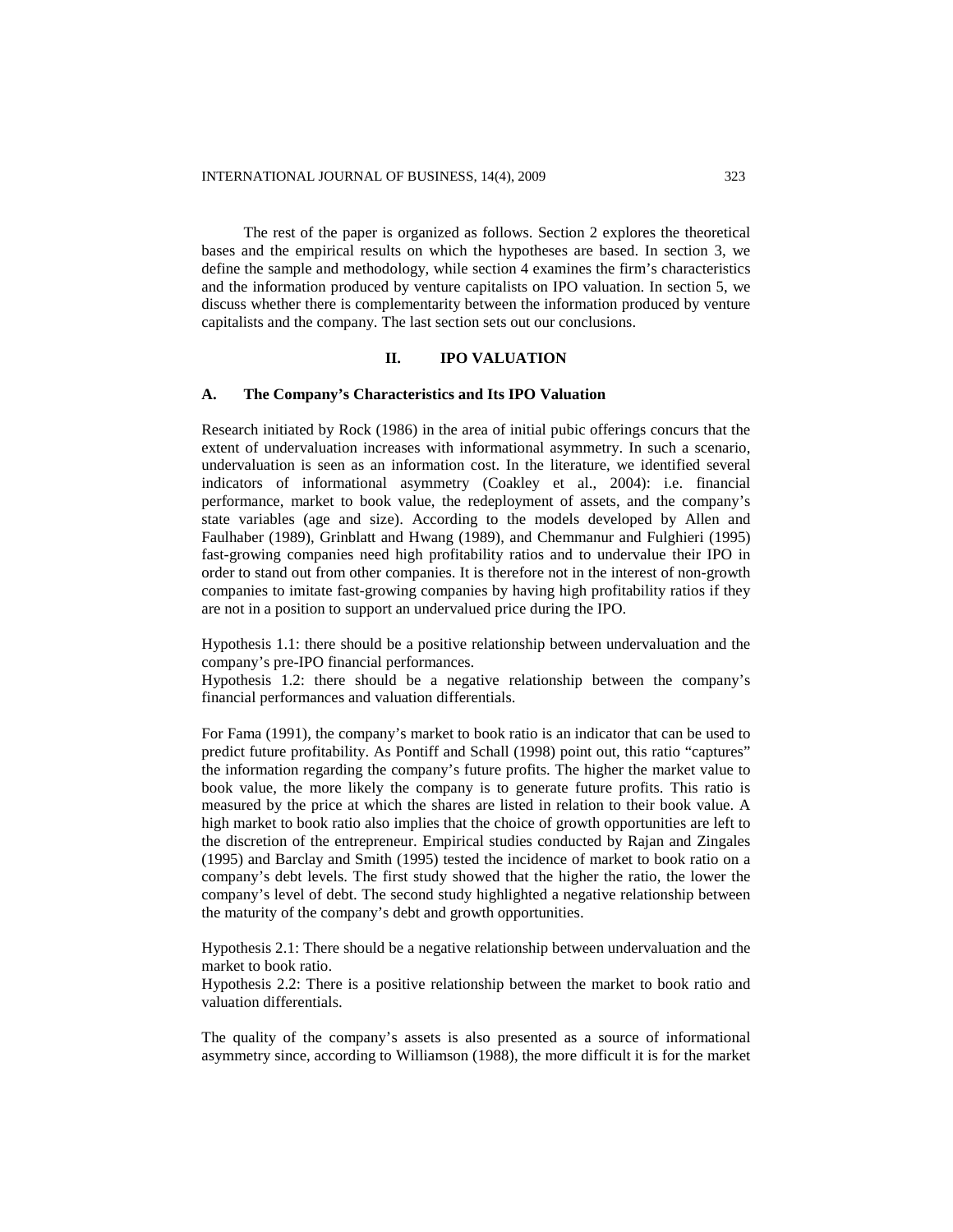to value assets at their right price, the less the assets in question can be redeployed (i.e. disposed of to a third party). In our framework, we use the following ratio to measure the level of redeployment, namely, the company's intangible assets in relation to total assets.

Hypothesis 2.3: There is a negative relationship between the redeployment ratio and undervaluation. In other words, the higher the proportion of intangible assets, the more undervalued the company is likely to be.

Hypothesis 2.4: There is a negative relationship between the redeployment ratio and valuation differentials. In other words, the higher the proportion of intangible assets, the more likely the company is to have wide valuation differentials.

Finally, according to Ritter (1991) and Chemmanur and Fulghieri (1995), informational asymmetries are even greater when the company is young and small. In such cases, the company has low visibility because of its brief business history and high sensitivity to market fluctuations compared with older and larger companies. We therefore suggest the following hypothesis:

Hypothesis 2.5: the younger the company, the more it tends to be undervalued. Hypothesis 2.6: the smaller the company, the more it tends to be undervalued.

Hypothesis 2.7: valuation differentials decrease with the age of the company.

Hypothesis 2.8: valuation differentials decrease with size.

## **B. The Structure of the Company's Control and Its IPO Valuation**

The models referred to in the introduction and inspired by the theoretical foundations developed by Jensen and Meckling (1976) predict that the dilution of capital at the time of an IPO implies a divergence of interests between managers and shareholders, which generates agency costs. Faced with these structural changes, the managing entrepreneur may choose to under-price the shares that she/he issues in order to stand out from other companies. The models by Allen and Faulhaber (1989), Griblatt and Hwang (1989), Welch (1989) and Chemmanur (1993) demonstrate that entrepreneurs who manage fastgrowing companies get a better market reception at the time of subsequent capital increases when they under-price the IPO. This approach maximises the revenues of "insider" shareholders to the extent that they can subsequently withdraw at a high market price. On the other hand, entrepreneurs owning shares in non-growth companies should sell these shares at the time of the IPO, trying not to undervalue them. Thus, a high proportion of listed shares leads to a dilution in the company's value and, consequently, a smaller profit for insiders who keep their shares following the IPO. Entrepreneurs owning a fast-growing company should, consequently, not only undervalue the initial listing price, but also float only a small proportion of the capital while maintaining their participating interest. Conversely, entrepreneurs owning shares in non-growth companies should not undervalue the listing price and should float a high proportion of the company's capital, i.e. sell a high proportion of their shares. Empirical studies show that in the United States, the initial shareholders continue to hold an average of 70.5% of their shares following an IPO (Jain and Kini, 1999) and 69.2% in Italy (Pagano et al., 1998). According to Slovin et al. (1994) the average undervaluation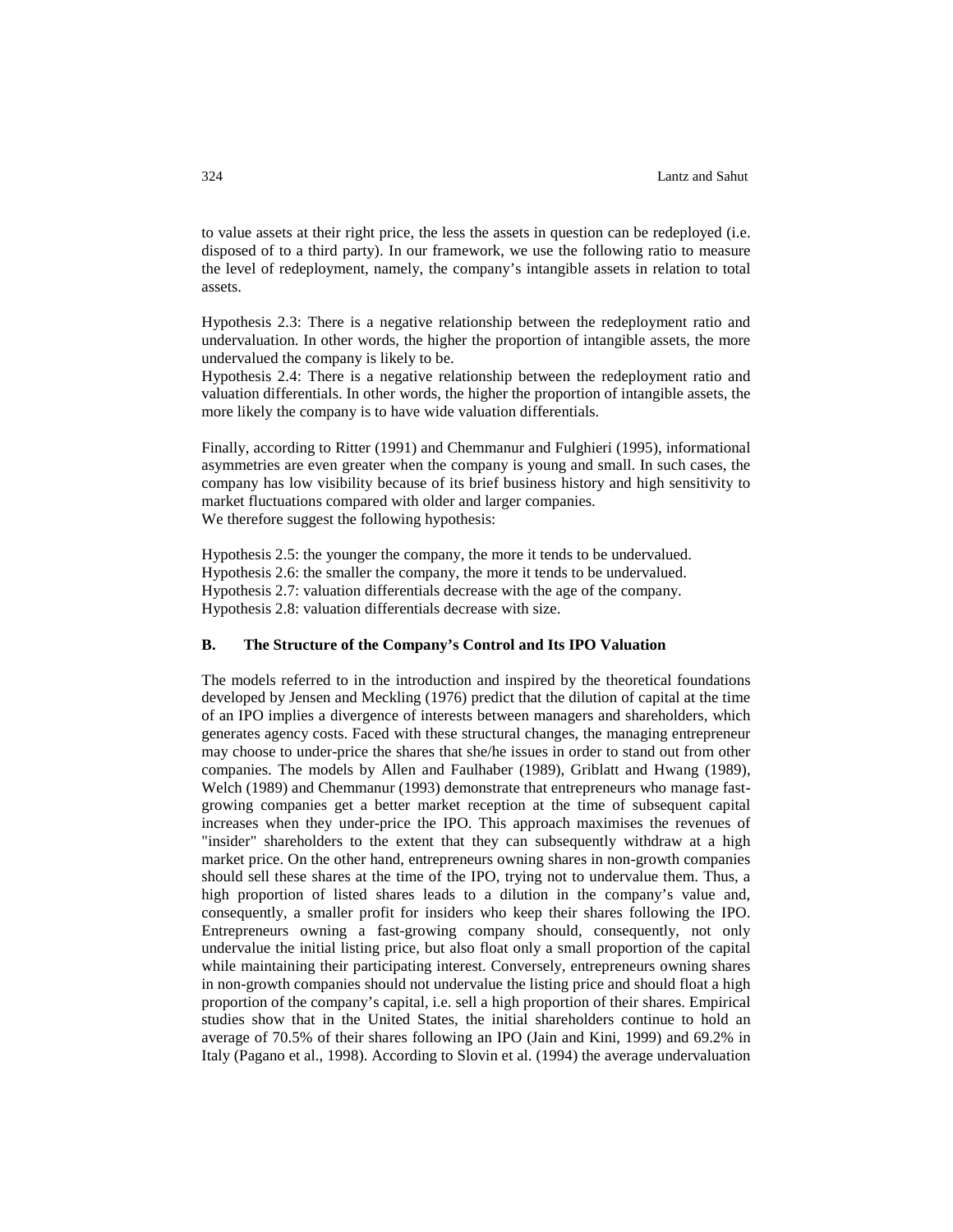of an IPO at the end of the first day of listing is 10% in the United States. Levis (1995) and Brennan and Franks (1997) respectively observe average undervaluation of 11.5% and 9.42% on the English market after the first week of listing, and medium-term undervaluation of 5.02% according to Brennan and Franks. The same authors also point out that new shares issued represent 28.4% and old shares sold represent 24%. On the basis of a sample of 272 companies, Gallais-Hamonno (1999) observed that the undervaluation is over 6% when the company listed subsequently carries out an SEO. The average undervaluation is 19.1% for companies which carry out an SEO, while it is 13.3% for the others.

We therefore consider that:

Hypothesis 4.1: the lower the proportion of shares offered on the stock market, the more the company tends to be undervalued.

Hypothesis 4.2: the lower the proportion of shares offered on the stock market, the lower the valuation differentials.

Hypothesis 4.3: the lower the proportion of voting rights offered on the stock market, the more the company tends to be undervalued.

Hypothesis 4.4: the lower the proportion of voting rights offered, on the market the lower the valuation differentials.

Hypothesis 4.5: the lower the proportion of shares sold on the stock market, the more the company tends to be undervalued.

Hypothesis 4.6: the lower the proportion of shares sold on the stock market, the lower the valuation differentials.

# **C. The Contribution of Information Produced by Venture Capitalists on IPO Valuation**

Theoretical models regarding the role of venture capitalists conclude that this role facilitates intermediation between companies and the financial market since it produces information. More specifically, venture capitalists carry out a control function in companies through their participation in the capital and the percentage of voting rights owned. This participation, which more often than not represents a minority interest, encourages them to acquire information about the company and its managers, notably helping to reduce agency conflicts (Kaplan and Strömberg 2001). This participation is an information signal for market investors. Moreover, the work by Kaplan and Strömberg (2003) suggests that the financing sequence (the number of financing rounds prior to the IPO) enables venture capitalists to minimise agency costs and improve their understanding of the company. Every time a new financing round is introduced, the company is obliged to produce information which increases the venture capitalists' expertise. The description of the venture capitalism activity by Sahlman (1990) highlights the use of sequence financing as a characteristic of the contracts implemented. Initially, venture capitalists only contribute a fraction of the capital needed for the complete development of the project. The renewal of financing is subject to the realisation of the intermediate objectives fixed. The advantage of sequence financing is that it is provides a withdrawal option and can in fact be considered as an option contract. The entrepreneur's decision to accept such a contract generates information as to his future plans, since the financing is renewed on the basis of the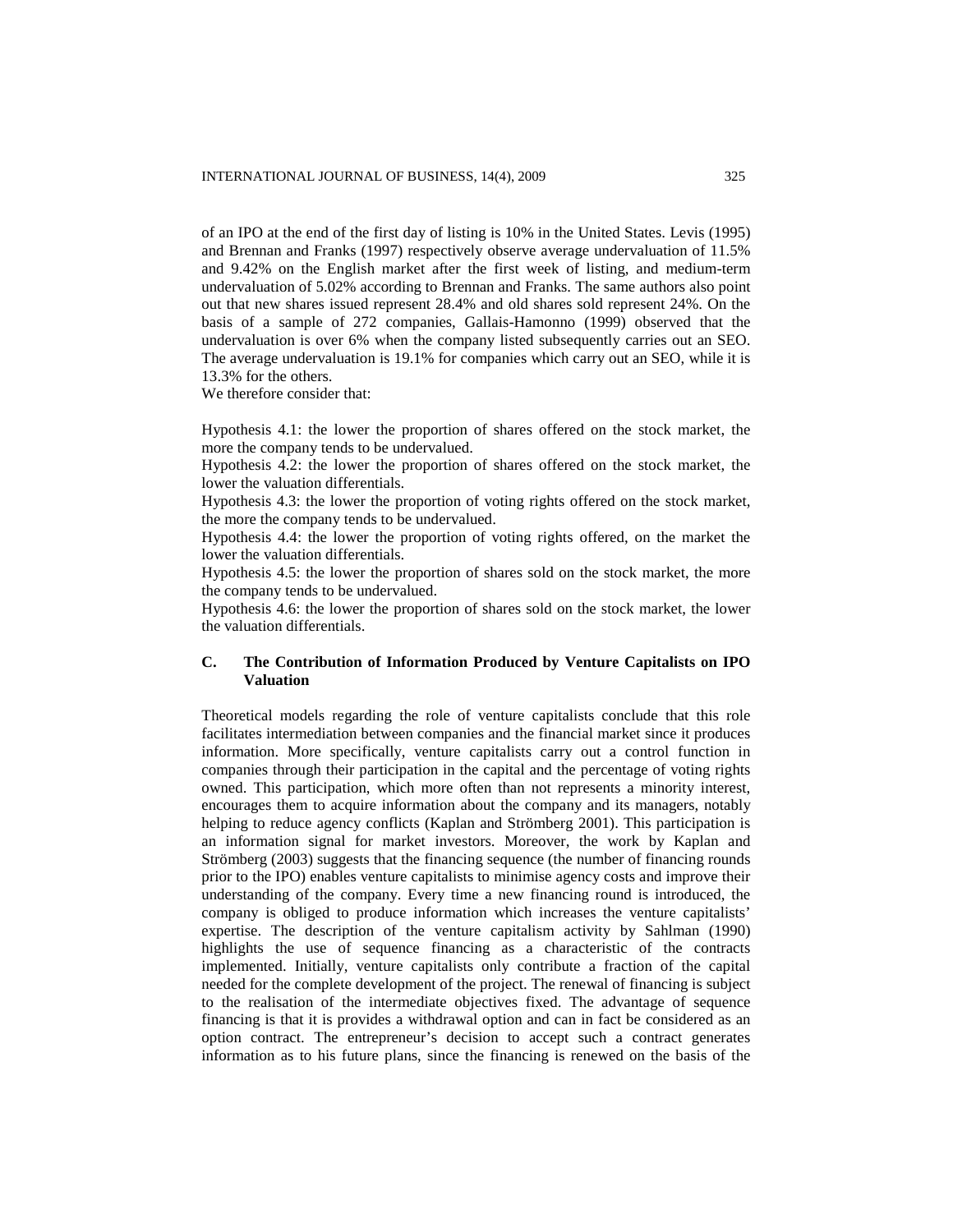information acquired during previous rounds. If the objectives are achieved, the entrepreneur's project is enhanced. On the other hand, the entrepreneur is also sanctioned by a loss in the value of his enterprise or may even be dismissed. Sequential investments enable entrepreneurs to focus on the tasks that they must accomplish and motivate them to achieve their goals. However, according to Gompers (1995), this method of financing can lead entrepreneurs to target short-term goals and neglect longterm objectives, thereby creating "myopia." In order to overcome this problem, venture capitalists establish intermediate medium-term objectives in the contract. These medium-term objectives are necessary to achieve the long-term goals. Venture capitalists therefore acquire information through their participating interests in companies. The empirical study by Fernandez and Lantz (2001) argued that the "pre-IPO percentage of voting rights owned by the syndication" and "the size of the syndication investment portfolio" variables are the most relevant in terms of predicting valuation differentials. These variables emphasise the importance of the expertise and screening role that venture capitalists contribute to the financial market to enable the latter to price an IPO as accurately as possible.

We thus deduce the following hypotheses:

Hypothesis 5.1: the more voting rights venture capitalists own, the lower the valuation differentials.

Hypothesis 5.2: the better the reputation of the syndication, the lower the valuation differentials.

Hypothesis 5.3: the more voting rights venture capitalists own, the lower the undervaluation.

Hypothesis 5.4: the better the reputation of the syndication, the higher the undervaluation.

Accordingly, in this study we propose examining the extent to which venture capitalists contribute to effective information in relation to the company's financial characteristics. We examine the contribution of information produced by venture capitalists to that of companies, first on valuation differentials and secondly on undervaluation.

## **III. SAMPLE AND METHODOLOGY**

#### **A. Sample**

We tested the role of venture capitalists as financial market information producers in a sample taken from all the initial public offerings on the French Second and New Markets over a period from 1983 to 1999, by selecting all the companies supported by venture capitalists. We limited the present study to the above-mentioned period in view of the deep trend reversal on the financial markets that followed. The companies were identified on the basis of an examination of the IPO prospectus, which had to indicate the pre-listing and post-listing shareholding structure. Access to this information led us to eliminate 8 operations. We finally selected an exhaustive group of 75 operations, broken down as follows: 49 companies listed on the Second Market and 26 on the New Market. We deselected insurance companies, real estate companies, banks and financial institutions, thus reducing the sample to 63 companies.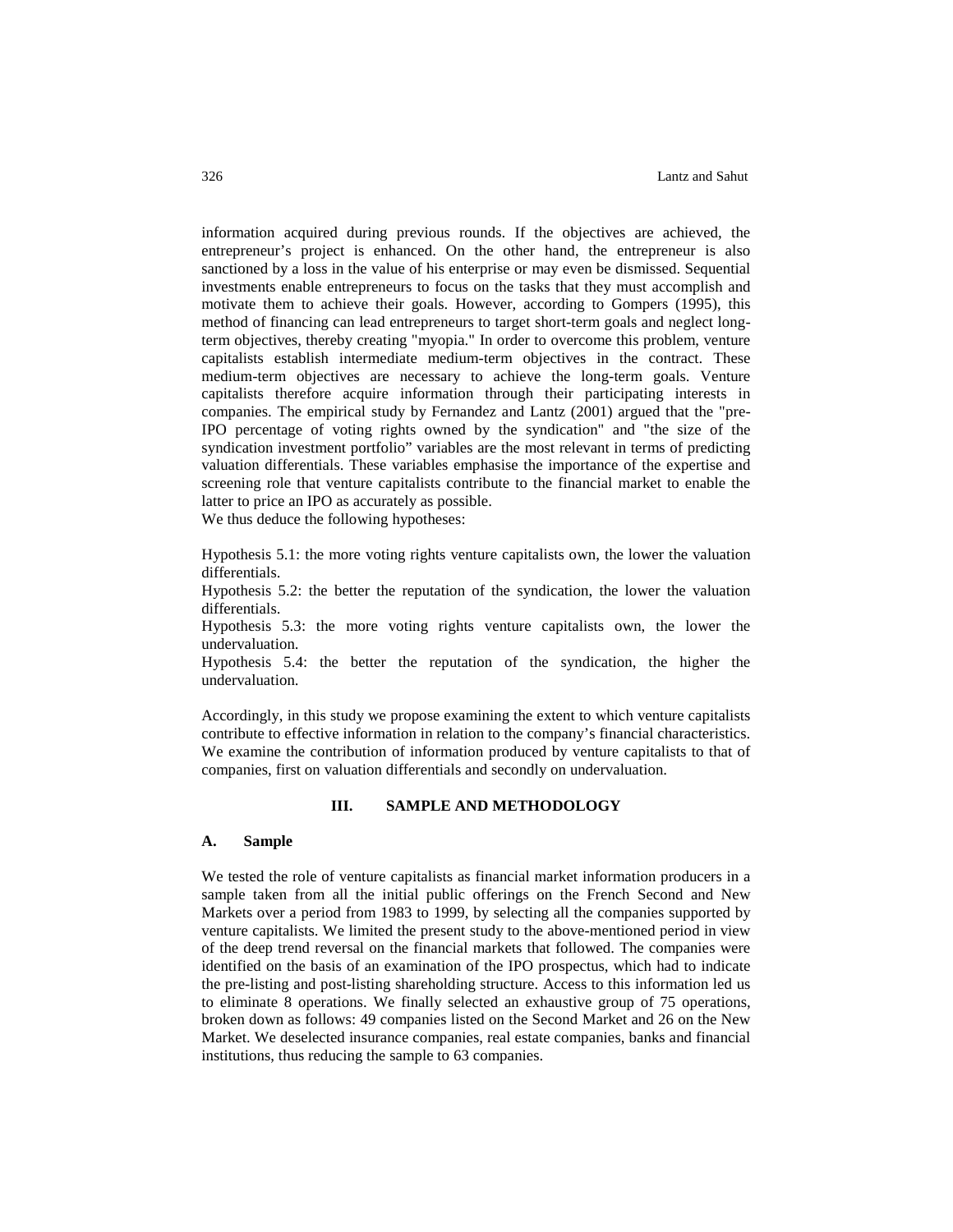We used guides published by the French Association of Venture Capitalists (AFIC) and the "Guide Annuaire des professionnels du haut de bilan de Capital-Finance" to help us to identify venture capitalists and to obtain information about their characteristics.

The information on companies listed on the stock market, as well as the stock market data, were communicated to us by Euronext.

#### **B. Methodology**

The hypotheses to be tested meant establishing two types of measures of explained variables which were, firstly, the total valuation differentials and, secondly, the total undervaluation. As the aim of our study was to examine the short-term profitability of IPOs in order to determine whether the information produced by the company and venture capitalists has an impact on the valuation of the company by the financial markets, we chose a period of thirty days following the IPO. Our findings indicate that the market only integrates the information regarding the quality of the company after the first few days of its listing to a very limited extent. The cumulated returns are extremely low and often insufficient to test hypotheses given their low variances. After 30 days, the average of the cumulated returns is 3.54%, the median is nil, the standard error is 19.80% and the returns range from -40,80% to  $+61.70\%$ .

To establish our relationships, we used metric variables as explanatory variables. We therefore used linear regressions as the statistical method of analysis. However, we also tried to ascertain whether certain information production variables could explain the undervaluation situation or important valuation differentials as dichotomous variables. This led us to use logistic regressions as a supplementary method of analysis. We then systematically applied this twofold logistic and linear analysis to the whole of our study.

Undervaluation is considered to apply if the cumulated average returns are above 0%. In this case, the variable has a value of 1, and a value of 0 in the opposite case. The average of the valuation differentials, calculated from the absolute returns value, is 10.20%, the standard error is 9.55% and the median is 7.54%. The valuation differentials are considered as low if their values are above 7.54%. In this case, the dependent variable has a value of 0, and a value of 1 in the opposite case. The use of this presentation can be explained by our intention to explain undervaluation and low valuation differentials.



**Graphic 1** Parameterization of the dependent variables of logistic regression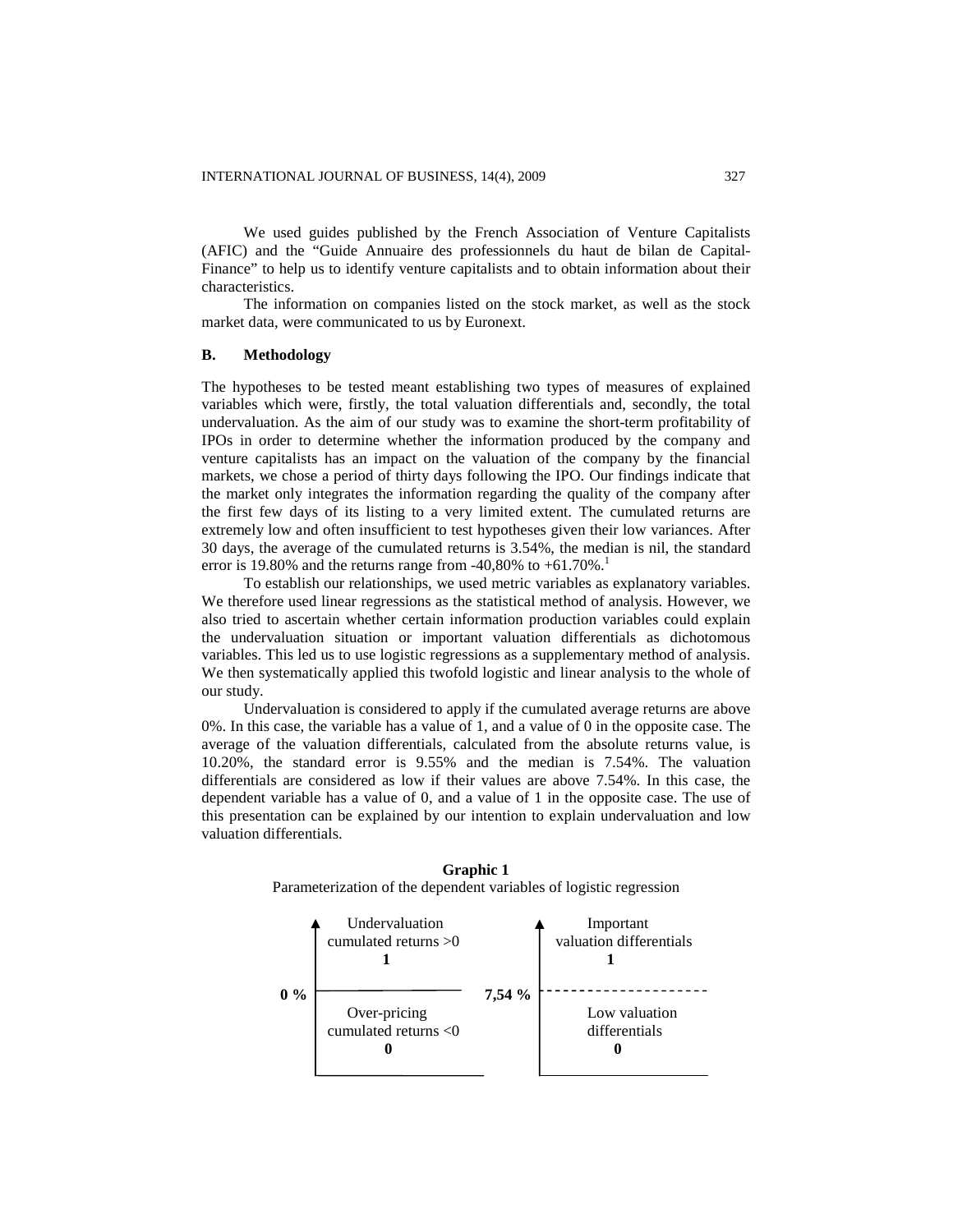Like the percentage of shares owned by venture capitalists, the majority of independent variables have a wide range of values and high estimated coefficients of skewness and kurtosis. The share-owning variable, for example, has values which range from 3.65% to 99%, with a strong concentration towards low holdings. Its average is 33% and its standard error is 25.60%. This led us to systematically use a logarithmic transformation of the data.

# **IV. INCIDENCE OF THE COMPANY AND THE VENTURE CAPITALIST INFORMATION ON IPO VALUATION**

In our empirical study, we first propose examining all the incidence of characteristics specific to the company's production of information on its IPO pricing. We then focus more specifically on the incidence of information production by venture capitalists on the IPO valuation of the company. We complete this empirical study with the construction of multivariate models, enabling us to highlight the contribution of information produced by venture capitalists compared with that of the company.

## **A. The Incidence of the Company's Performances and Characteristics on Its IPO Pricing**

In this paper, we propose initially studying the relationships between the company's financial performances before its IPO and its post-IPO valuation and, secondly, examining the company's characteristics and its post-IPO valuation.

|                                      | Typ. | Coef    | Sig/wald                    | Cte     | sig. | % Clas | F    | $R^2$ |  |
|--------------------------------------|------|---------|-----------------------------|---------|------|--------|------|-------|--|
|                                      | Reg. | B       |                             |         |      |        |      |       |  |
| Incidence on valuation differentials |      |         |                             |         |      |        |      |       |  |
| <b>ROE</b>                           | Log. | 0,46    | 0.7                         | $-0.16$ | 0,14 | 55%    |      |       |  |
|                                      | Lin. | $-2,31$ | 0,7                         | 10,51   |      |        | 0,7  | 0,3%  |  |
| <b>ROS</b>                           | Log. | 1,152   | 0.42                        | $-0.87$ | 0,8  | 54%    |      |       |  |
|                                      | Lin. | 0,237   | 0.96                        | 10,02   |      |        | 0,96 | 0.1%  |  |
| AT                                   | Log. | $-0.4$  | 0,44                        | $-0.47$ | 0,6  | 57%    |      |       |  |
|                                      | Lin. | $-0.46$ | 0.85                        | 10,2    |      |        | 0,85 | 0.1%  |  |
| Leverage                             | Log. | $-0.6$  | 0.15                        | $-0.96$ | 0,14 | 57%    |      |       |  |
|                                      | Lin. | 1,26    | 0,5                         | 12,01   |      |        | 0,5  | 0,7%  |  |
|                                      |      |         | Incidence on undervaluation |         |      |        |      |       |  |
| <b>ROE</b>                           | Log. | 4,627   | ,007                        | $-0.54$ | ,001 | 71%    |      |       |  |
|                                      | Lin. | 9,16    | 0,27                        | 2,27    |      |        | 0,27 | 2%    |  |
| <b>ROS</b>                           | Log. | 3,157   | 0.22                        | $-2,08$ | 0,07 | 55%    |      |       |  |
|                                      | Lin. | 10,52   | 0.18                        | $-3,47$ |      |        | 0,18 | 2,9%  |  |
| AT                                   | Log. | 0.95    | 0.09                        | $-0.02$ | 0,07 | 57%    |      |       |  |
|                                      | Lin. | 0.75    | 0,82                        | 3,5     |      |        | 0,82 | 0,1%  |  |
| Leverage                             | Log. | $-1,15$ | .012                        | $-1,56$ | ,007 | 57%    |      |       |  |
|                                      | Lin. | $-3,31$ | 0,22                        | $-1,22$ |      |        | 0,22 | 2%    |  |

**Table 1** Incidence of pre-IPO financial performance on the company's IPO valuation

\* The most significant results are underlined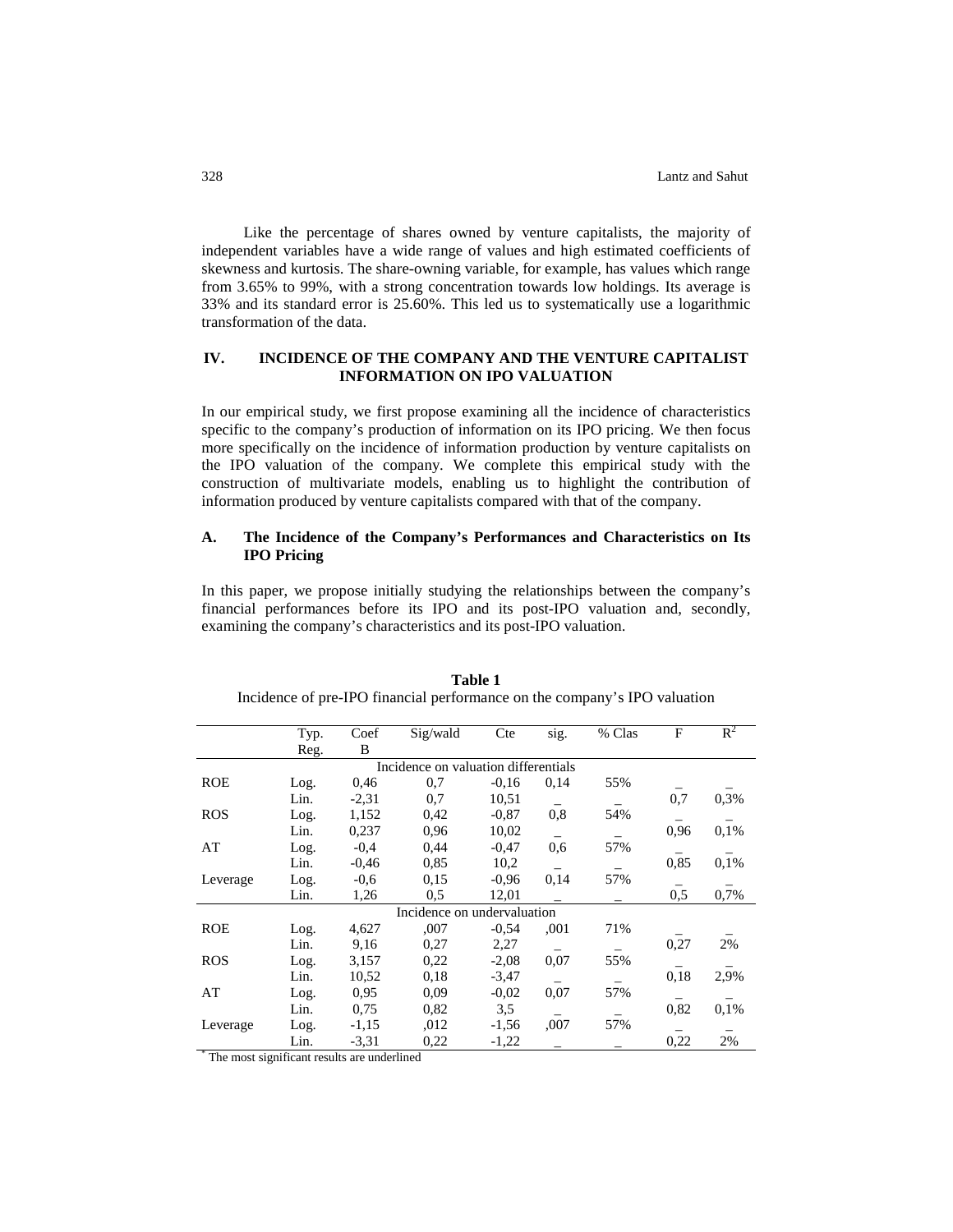We measured the company's financial performance on the basis of its ROE (return on equity) for the financial year preceding the IPO. According to Sapusek (1998), this ratio averages 29.46% for German companies. For our sample of companies listed on the Second and New Markets, the average ROE is 18.1%. The return on equity can be re-written as the ROS (return on sales: net profit/sales) times the AT (asset turnover ratio: sales/assets) times the leverage ratio (assets/equity). In order to examine the incidence of the representative ratios of the companies' financial performances before their IPO pricing, we began by carrying out a logarithmic transformation of the data together with a scale shift, since certain companies were listed when they were generating losses.

We tested the existence of relationships between the ratios pertaining to the company's financial performance and its valuation by the financial markets using a simple logistic model. The findings did not enable us to establish a relationship between the valuation differentials and the return on equity ratios, return on sales, asset turnover and leverage ratios. On the other hand, companies which have a return on equity higher than 13% are likely to be undervalued in excess of 0.5. The ROE is a ratio which appears as a relevant predictive factor of undervaluation. In fact, the estimated parameters of the logistic model enabled us to classify 71% of the companies with an error threshold below 1%. The cumulated returns average was 1.24% for companies with an ROE of less than 13%, while it was 6.18% in the opposite case. The difference in the averages nonetheless remains insignificant ( $p$  value  $= 0.09$ ). The leverage ratio also has a significant relationship with undervaluation. The estimated parameters are significant to the threshold of 1.3% of error (student-t) and show that the higher the equity, the lower the probability of undervaluation. As the asset turnover ratio has an error threshold of 9%, we cannot confirm that it has a significant relationship with the market valuation.

Linear regressions did not allow us to highlight a relationship between the ratios relating to the company's financial performances and the company's pricing. Our observations indicated that the higher the return on equity, the more likely the company is to be undervalued. This validates our hypothesis 1.1. On the other hand, hypothesis 1.2 was not validated as our analyses failed to identify a relationship between the company's financial performances before its IPO and the post-IPO valuation differentials. The last result is important since it demonstrates that the financial risk of growth companies is difficult to apprehend using financial performance measures.

When we address the relationships between the company's characteristics and its post-IPO pricing, the regressive and linear models constructed from the "market to book" ratio (MTB) did not allow us to establish a significant relationship between the company's book value in relation to its market price and the undervaluation or the valuation differentials (hypotheses 2.1 and 2.2 not validated). This result can be explained by the fact that the book value of fast-growing companies is not particularly informative as regards future performance. Conversely, the study of the incidence of asset redeployment capacity indicates that the probability of companies being underpriced falls with the proportion of intangible assets. Thus, a company which has over 11% of intangible assets is less likely to be under-priced. Although our result is only validated by the linear regression model, we should note that it runs counter to our initial hypothesis (hypothesis 2.3 invalidated). Moreover, we were unable to establish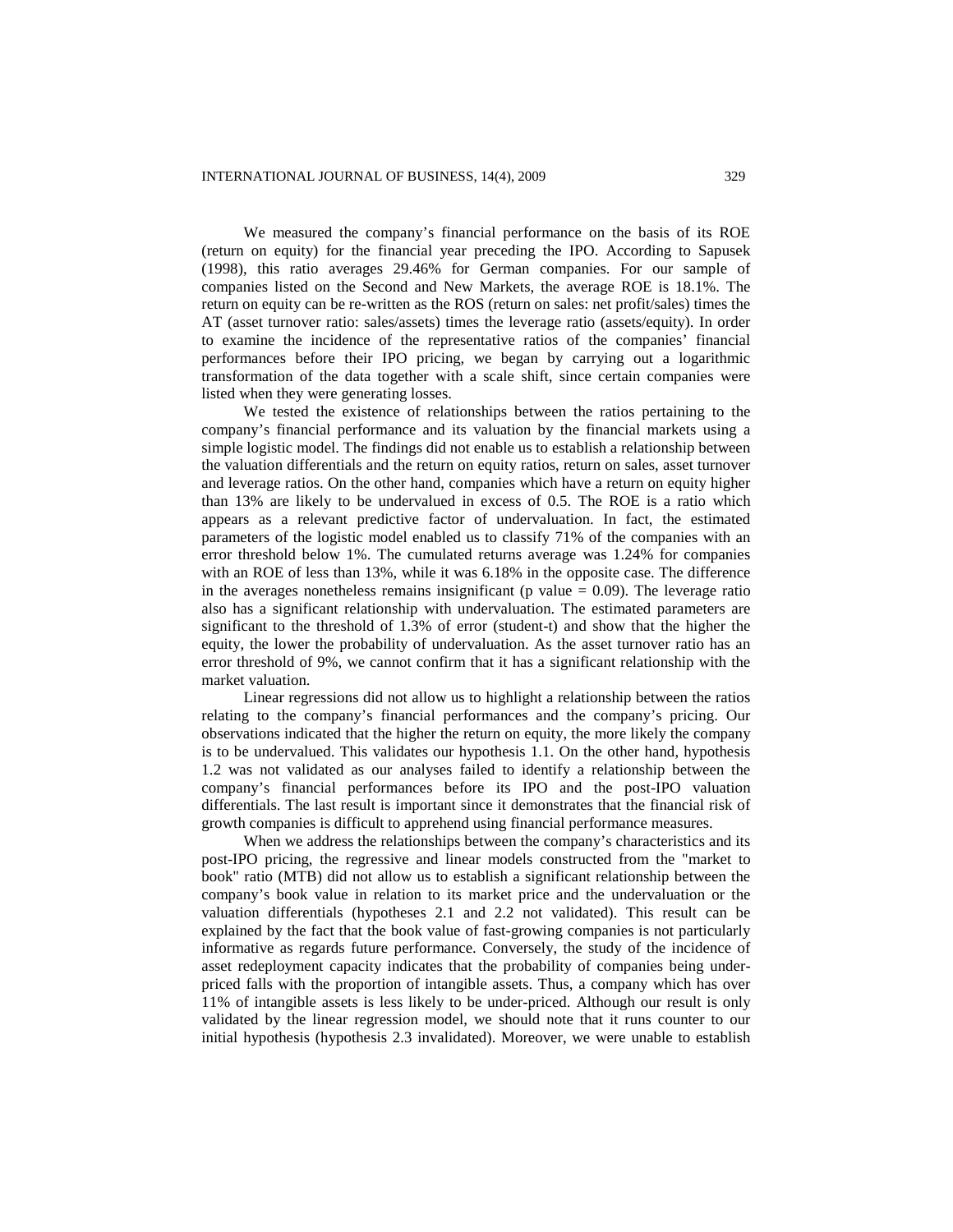the relationship between the company's asset redeployment capacity and valuation differentials (hypothesis 2.4 non-validated).

|                    | Typ. | Coef    | t-/wall                              | Cte     | $K^2$ sig. | % Clas | F sig. | $R^2$ |
|--------------------|------|---------|--------------------------------------|---------|------------|--------|--------|-------|
|                    | Reg. | B       |                                      |         |            |        |        |       |
|                    |      |         | Incidence on valuation differentials |         |            |        |        |       |
| Age                | Log. | 0,17    | 0,53                                 | $-0,51$ | 0.52       | 57%    |        |       |
|                    | Lin. | 9,64    | 0,86                                 | 0,22    |            |        | 0,86   | 0,1%  |
| <b>Total Asset</b> | Log. | $-0,19$ | 0,38                                 | 1,76    | 0,38       | 57%    |        |       |
|                    | Lin. | 2,3     | 0,11                                 | $-12,5$ |            |        | 0,11   | 4,3%  |
| Number of workers  | Log. | $-0,31$ | 0,14                                 | $-2,99$ | ,09        | 56%    |        |       |
|                    | Lin. | 1,49    | 0,11                                 | 2,55    |            |        | 0,12   | 4%    |
| Capitalisat.       | Log. | $-0,6$  | 0,06                                 | 9,47    | 0,04       | 62%    |        |       |
|                    | Lin. | 3,14    | 0,02                                 | $-39,9$ |            |        | 0,02   | 8,7%  |
| <b>MTB</b>         | Log. | $-.007$ | 0,9                                  | $-0,07$ | 0,76       | 53%    |        |       |
|                    | Lin. | $-0.46$ | 0.62                                 | 11,8    |            |        | 0,62   | 0,4%  |
| Redeployment ratio | Log. | 1,03    | 0.64                                 | $-0,19$ | 0.64       | 54%    |        |       |
|                    | Lin. | $-1,85$ | 0,86                                 | 10,3    |            |        | 0,86   | $0\%$ |
|                    |      |         | Incidence on undervaluation          |         |            |        |        |       |
| Age                | Log. | 0,02    | 0,93                                 | 0,06    | 0.95       | 54%    |        |       |
|                    | Lin. | 1,09    | 0.55                                 | 0,97    |            |        | 0,55   | 0,6%  |
| <b>Total Asset</b> | Log. | $-0,07$ | 0,7                                  | 0,81    | 0,7        | 49%    |        |       |
|                    | Lin. | 2,73    | 0,09                                 | $-23,4$ |            |        | 0,09   | 5,2%  |
| Number of workers  | Log. | $-0,03$ | 0,86                                 | 0,26    | 0,86       | 52%    |        |       |
|                    | Lin. | 2,08    | 0.12                                 | $-7,02$ |            |        | 0,12   | 3,8%  |
| Capitalisat.       | Log. | $-0,25$ | 0,4                                  | 4,09    | 0,38       | 52%    |        |       |
|                    | Lin. | 0,58    | 0,76                                 | $-5,67$ |            |        | 0,76   | 0,1%  |
| <b>MTB</b>         | Log. | 0,24    | 0.24                                 | $-0,79$ | 0,22       | 54%    |        |       |
|                    | Lin. | $-1,18$ | 0.36                                 | 8,01    |            |        | 0,36   | 1,3%  |
| Redeployment ratio | Log. | $-4,36$ | 0,07                                 | 0,51    | 0,06       | 65%    |        |       |
|                    | Lin. | 1,83    | 0,9                                  | 3,42    |            |        | 0,9    | 0%    |

**Table 2** Incidence of the firm's characteristics on its valuation

\* The most significant results are underlined

For state variables, it is worth noting that the average age of companies financed by venture capitalists and listed on the stock market is 11 years old. The company's age has no significant relationship with either valuation differentials or with undervaluation (hypotheses 2.5 and 2.7 invalidated). Variables relating to size show that the companies' average workforce is 165, the average value of assets is 19.5 million Euros and the average stock market capitalisation is 8.7 million Euros. Using simple logistic and linear models that we constructed for each of the variables, only the stock market capitalisation enabled us to demonstrate that there is a significant relationship between size criteria and valuation differentials. This relationship however runs counter to the hypothesis based on the size effect that we presented in the literature review. It would appear that the stock market capitalisation is more a problem of agency. According to the logistic regression model, when the stock market capitalisation is over 7.5 million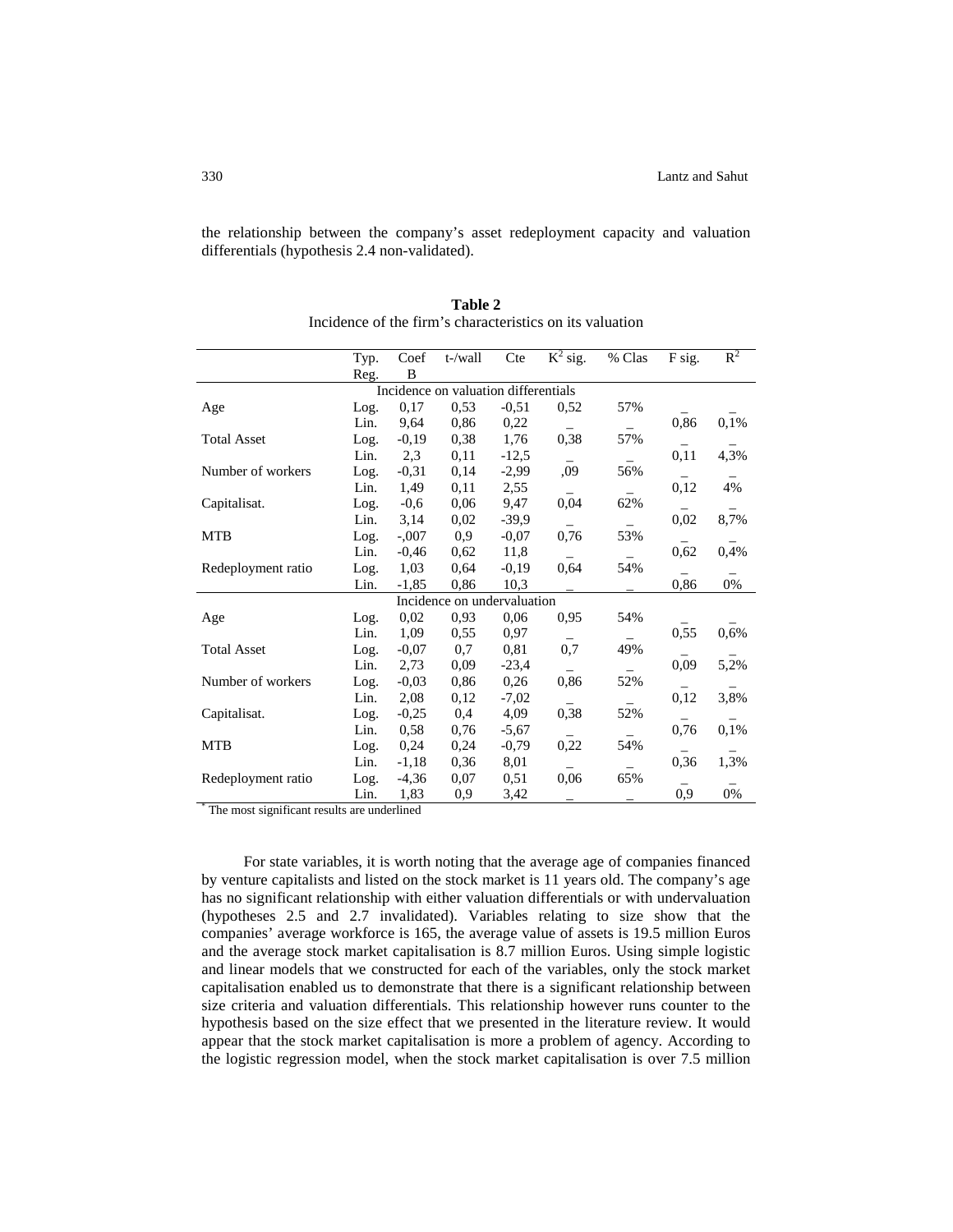Euros, the probability of wide valuation differentials occurring is over 0.5. The linear regression model also highlights an ascending relationship between valuation differentials and the size of the stock market capitalisation, with an error threshold of 2% and 8.7% of explained variance. We cannot therefore validate hypotheses 2.6 and 2.8. These results led us to study the incidence of the factors relating to ownership and control of the company on its market valuations. These factors are expected to have a greater impact given that the market has difficulty pricing fast-growing firms solely on the basis of the generally used financial criteria.

# **B. Incidence of the Company's Ownership and Control Structure on Its IPO Pricing**

The average proportion of capital floated on the stock market is 12.1%, with an average undervaluation of 8.7%. The average percentage of shares offered (calculated in relation to the total post-IPO shares) averages 21.7% (median 21.5%) and the average percentage of voting rights is 17.5%. The percentage of shares issued is 10.7% of new shares and 11% of shares sold by insiders.

Our empirical test indicates that there is a negative linear relationship between undervaluation and the proportion of shares owned by the public, with an error threshold of 4.2%. It also appears that the probability of the company being underpriced decreases with the proportion of publicly-owned shares. There appears to be less likelihood of a company being underpriced when the public owns more than 21% of the capital (hypothesis 4.1 validated).

|                         | Typ.                                 | Coef    | t-/wall                     | Cte     | $K^2$ sig. | %Clas             | F sig. | $R^2$ |  |  |
|-------------------------|--------------------------------------|---------|-----------------------------|---------|------------|-------------------|--------|-------|--|--|
|                         | Reg.                                 | B       |                             |         |            |                   |        |       |  |  |
|                         | Incidence on valuation differentials |         |                             |         |            |                   |        |       |  |  |
| % shares owned by the   | Log.                                 | 0.94    | 0,1                         | $-3$    | 0.09       | 60%               |        |       |  |  |
| public                  | Lin.                                 | $-4,6$  | 0,07                        | 24,3    |            |                   | 0,07   | 3.6%  |  |  |
| % voting rights owned   | Log.                                 | 0.7     | 0.1                         | $-2,10$ | 0.09       | 54%               |        |       |  |  |
| by the public           | Lin.                                 | $-3,24$ | 0.09                        | 19,4    |            |                   | 0.09   | 4,6%  |  |  |
| shares sold by the<br>% | Log.                                 | 0,02    | 0,32                        | $-0.43$ | 0.3        | 60%               |        |       |  |  |
| initial shareholders    | Lin.                                 | $-0.18$ | 0,16                        | 12,4    |            |                   | 0,16   | 3.1%  |  |  |
|                         |                                      |         | Incidence on undervaluation |         |            |                   |        |       |  |  |
| % shares owned by the   | Log.                                 | $-1,03$ | 0,07                        | 3.3     | 0,06       | 60%               |        |       |  |  |
| public                  | Lin.                                 | $-7,35$ | 0,04                        | 26,2    |            |                   | 0.04   | 6,6%  |  |  |
| % voting rights owned   | Log.                                 | $-0.81$ | 0,06                        | 2,42    | 0.05       | 68%               |        |       |  |  |
| by the public           | Lin.                                 | $-5,53$ | 0,04                        | 19,4    |            | $\qquad \qquad -$ | 0.04   | 6,6%  |  |  |
| shares sold by the<br>% | Log.                                 | $-0.01$ | 0.58                        | 0,23    | 0.68       | 56%               |        |       |  |  |
| initial shareholders    | Lin.                                 | $-0.11$ | 0.57                        | 4,89    |            |                   | 0.57   | 0.5%  |  |  |

**Table 3** Incidence of the company's ownership and control structure on its IPO pricing

\* The most significant results are underlined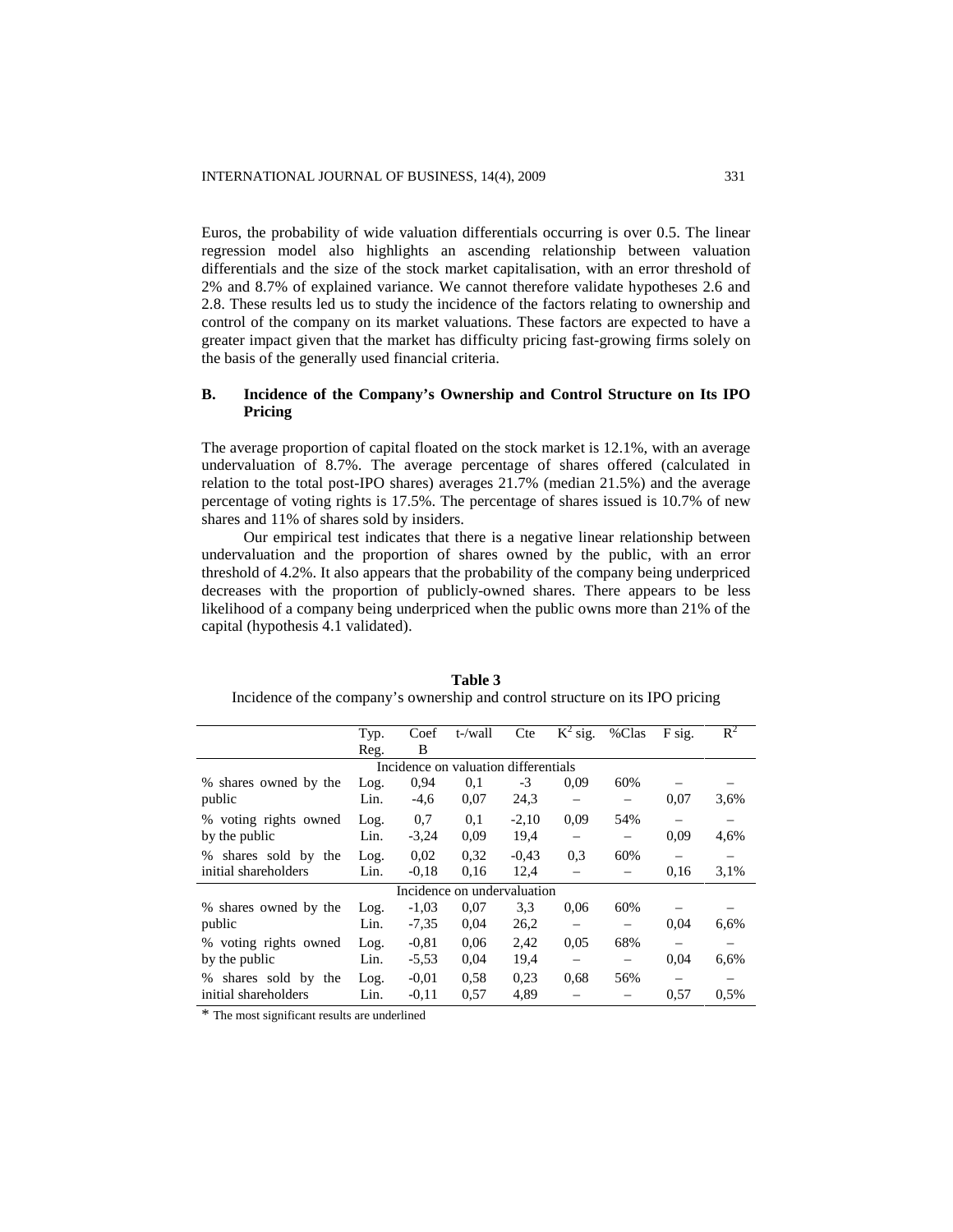A study of the incidence of voting rights owned by the public also shows that the greater the market control over the company, the less likelihood there is that it will be underpriced. The estimated parameters of the logistic model are significant, with a threshold of 5%, enabling us to classify 68% of the companies listed. The parameters indicate that the probability of the company being underpriced is higher than 0.5 when the public owns more than 19% of the voting rights. Hypothesis 4.3 is therefore validated. On the other hand, the percentage of shares sold by the initial shareholders does not have a relationship with undervaluation and valuation differentials. Therefore hypotheses 4.5 and 4.6 are invalidated.

The tests relating to valuation differentials found an insignificant negative linear relationship between the latter and the percentage of shares owned by the public (7% error threshold). The logistic model relating to the latter variable also enables us to classify 60% of the companies with an error threshold of 9%. Although this result is not significant, it tends to indicate that the probability of significant valuation differentials is over 0.5 when the percentage of shares owned by the public is less than 20%. In this framework, we cannot validate hypotheses 4.2 and 4.4.

#### **C. Production of Information by Venture Capitalists and Valuation of IPOs**

The theoretical models relating to the role of venture capitalists show that this role facilitates intermediation between the company and the financial markets since it produces information. We will now empirically examine the extent to which venture capitalists contribute to establishing informational efficiency in relation to the company's characteristics. We will examine the contribution of information production by capital investors in relation to that of the company regarding valuation differentials and undervaluation.

With reference to our literature review, the "pre-IPO percentage of voting rights owned by the syndication" and "the size of the syndication's investment portfolio" variables highlight the importance of the expertise and screening that venture capitalists contribute to the financial markets so that the latter can accurately value a company at the time of its IPO.

| % syndication  | Typ. | Coef    | Sig.   | Cste | Sig.         | Clas                     |               | D <sup>2</sup> |
|----------------|------|---------|--------|------|--------------|--------------------------|---------------|----------------|
| voting rights  | Reg  | в       | Waldt  |      |              | $\%$                     |               | $\%$           |
| Valuation      | Log. | $-0.69$ | (0.02) | 2.2  | (0.02)       | 65                       |               |                |
| differentials  | Lin. | $-3.72$ | (0.05) | 21.7 |              |                          | $(\leq 0.01)$ |                |
| Undervaluation | Log. | $-0.88$ | (0.01) | 2.84 | $(\le 0.01)$ | 68                       |               |                |
|                | Lin. | $-4.37$ | (0.02) | 17.1 | -            | $\overline{\phantom{0}}$ | (0.02)        |                |

**Table4** Incidence of controls by venture capitalists on a company's IPO valuation

\* The most significant results are underlined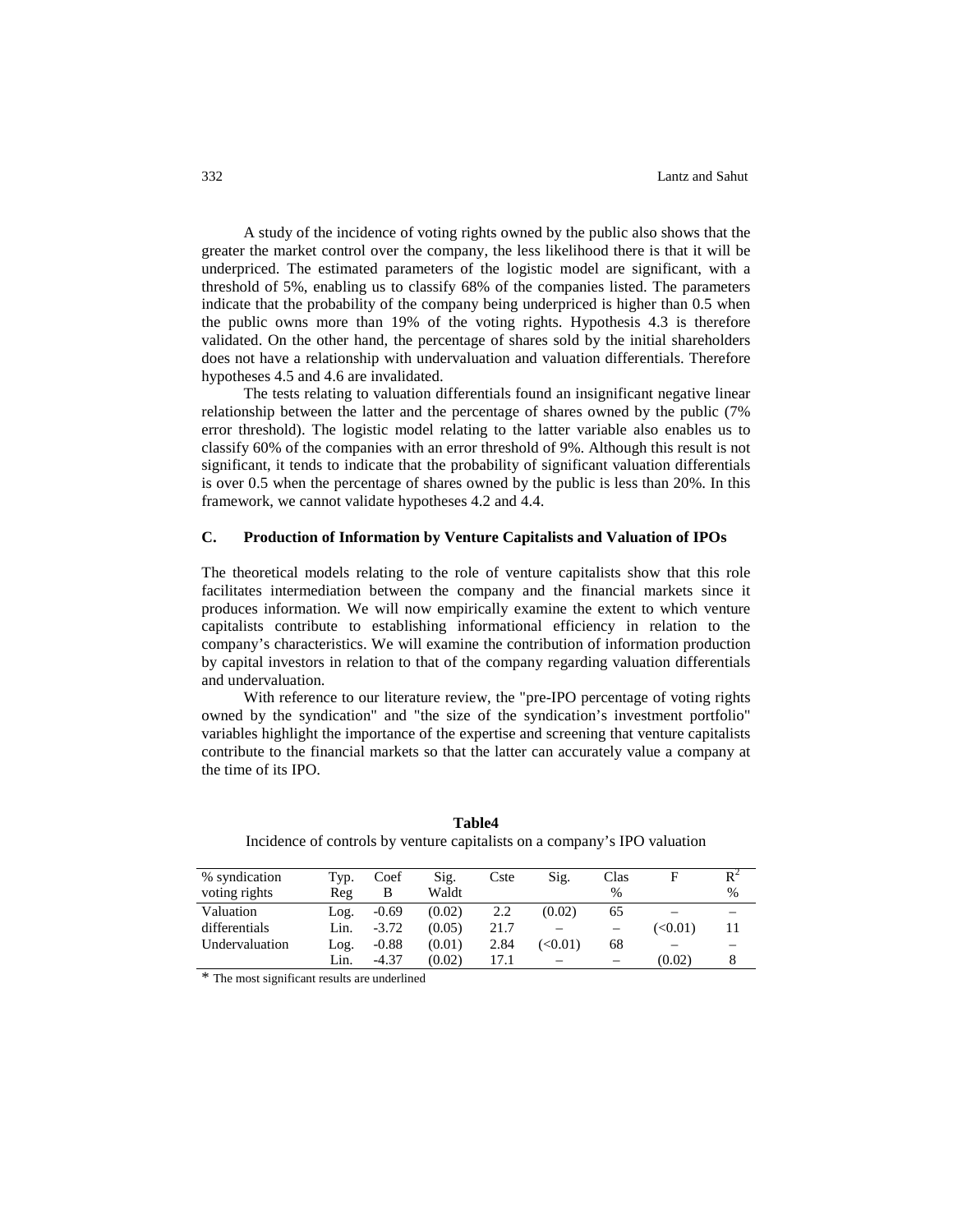According to our sample, venture capitalists own 33.1% of the companies' pre-IPO capital on average, with a standard error of 25.60%. The regression results are summarised in the table above. We note a significant incidence on the variables relating to the percentage of capital owned by venture capitalists on valuation differentials. It seems that the probability of wide valuation differentials decreases with the percentage of capital owned by the syndication. The estimated logistic regression parameters enable us to reclassify 63% of the companies with an error threshold of 1%. The probability of low valuation differentials is higher than 0.5 when the syndication own more than 26% of the capital before the IPO. The total number of companies financed by venture capitalists where over 26% of their capital is owned by the syndication is 31. The average valuation differentials for this group are 7.33%, while the average valuation differential was 12.93% for groups where less than 26% of the capital was owned by the syndication. The Levene equality of variances test indicates that the valuation differentials are distributed in the same form between both groups. Consequently, the test to measure difference in averages is interpreted with the estimated parameters which consider the equality of the variances. The statistic t (p value) is –2.41, with a related probability of 0.019. We can therefore conclude that the averages of both groups of companies are significantly different (hypothesis 5.1 validated).

An examination of the incidence of the capital owned by venture capitalists on undervaluation shows that the probability of undervaluation decreases with the percentage of capital owned by the syndication (hypothesis 5.3 validated). The estimated parameters enable us to classify 67% of the companies with an error threshold of less than 1%. The logistic model indicates that if the syndication owns less than 28% of the capital, the company has over 0.5 probability of being underpriced. Linear regressions also point to a negative relationship between the percentage of capital owned by the syndication and undervaluation. The relationship is slight however, since only 6.7% of the variance is explained with an error threshold of 4%.

A possible explanation of this lower score may be that, above all, venture capitalists want a valuation that is as accurate as possible (low valuation differentials), expressed by the production of information that is highly significant for investors, and this is less true in the case of undervaluation. The findings suggest that the sharing of information which results from the existence of a syndication is highly appreciated.

| Syndication   | Typ. | Coef    | Sig.   | Cste   | Sig.   | Clas %                   | F      | $R^2$ |
|---------------|------|---------|--------|--------|--------|--------------------------|--------|-------|
| portfolio     | Reg  | В       | Wald   |        |        |                          |        | %     |
| Valuation     | Log. | 0.53    | (0.02) | $-3.6$ | (0.02) | 63                       | -      |       |
| differentials | Lin. | 1.32    | (0.16) | 1.08   |        | $\overline{\phantom{0}}$ | (0.16) | 3.2   |
| Underpriced   | Log. | $-0.48$ | (0.03) | 3.4    | (0.02) | 60                       |        |       |
|               | Lin. | $-0.38$ | (0.77) | 6.3    |        |                          | (0.77) | 0.1   |

**Table 5** Size of the syndication of venture capitalists and IPO valuation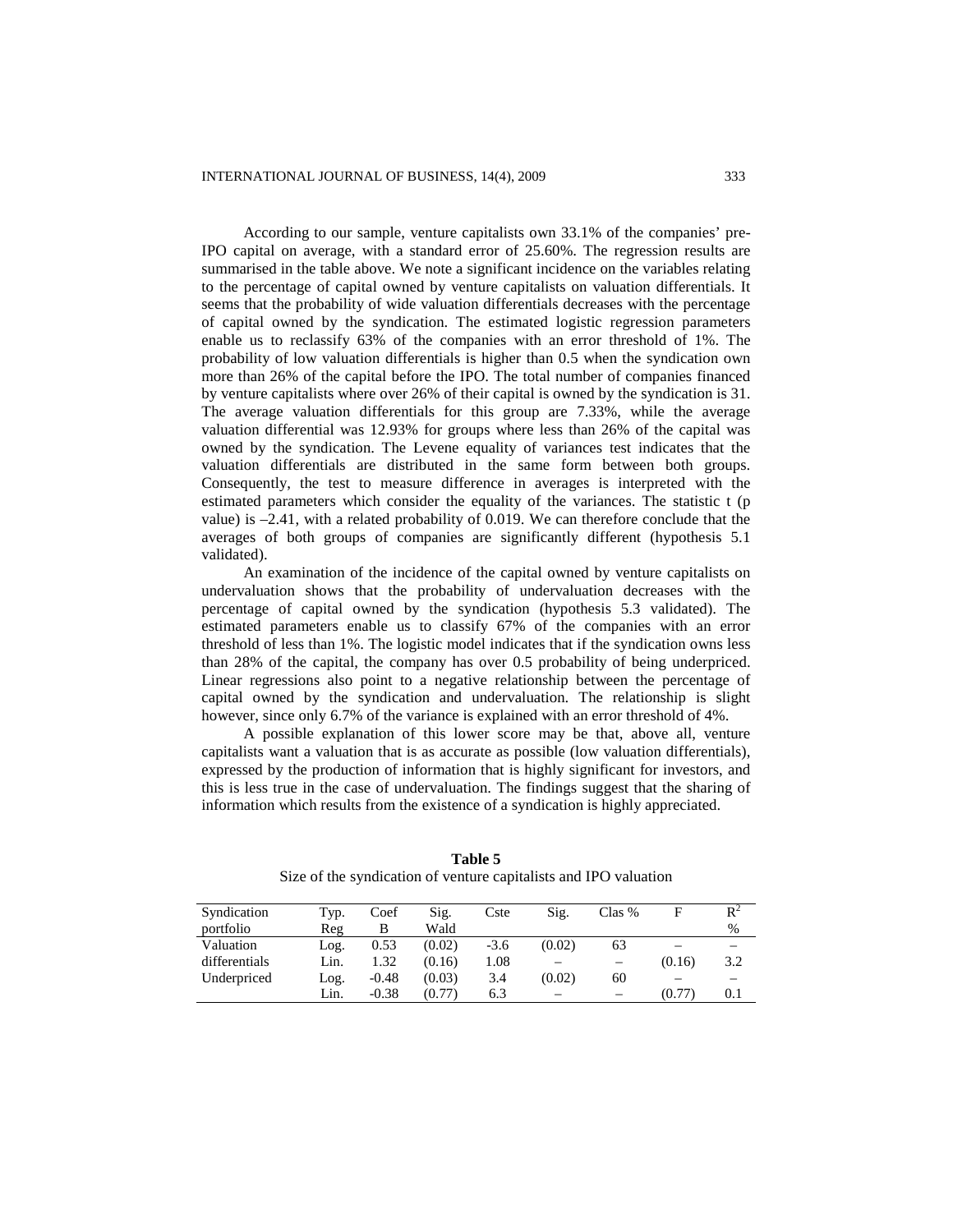We measured the reputation of the syndication by examining the cumulated size of the portfolio managed by venture capitalists. In our sample, the size of the syndication was 117.7 million Euros on average, with a high standard error of 219.2 million Euros and a median of 44.1 millions Euros. 76 venture capital firms participated in the transactions in question, bearing in mind that some of them took part in several transactions and that there were 2.25 venture capital firms per transaction on average. Our results are set out in the following table.

The results obtained from our sample point to a significant relationship between the size of the investment portfolio managed by the syndication and the valuation differentials, with an error threshold of 2%. This variable enables us to classify 63% of the companies. However, valuation differentials increase with the size of the syndication's investment portfolio. This finding runs counter to our initial hypothesis (hypothesis 5.2), namely that companies financed by little-known syndication have greater valuation differentials on average, in view of the reduced information screening. The test of the differences of averages shows that companies financed by syndications with a less well-established reputation have valuation differentials of 8.6% on average compared with 10.95% for larger syndications. The difference is 2.3%, which is not significant (p value  $= 0,365$ ). The incidence of the size of the syndication of venture capitalists on the company's undervaluation is not validated and we cannot validate hypothesis 5.4.

While not highly significant, these findings suggest that the size of the syndication is not synonymous with accuracy in terms of pricing. An explanation for these observations can be attributed to diluted responsibility of venture capitalists in large syndications.

# **V. IS INFORMATION PRODUCED BY FIRMS AND VENTURE CAPITALIST COMPLEMENTARY?**

We now turn to whether there is complementarity between the variables relating to information produced by venture capitalists and the variables relating to information produced by the company. We analyze the incidence of IPO valuation differentials by developing multiple logistic regressive models with the following variables: stock market capitalisation, the percentage of voting rights owned by the public, the pre-IPO percentage of voting rights owned by the syndication of venture capitalists and the size of the syndication's portfolio.

**Table 6** Multiple logistic regressions. Incidence of information variables produced by venture capitalists and the company on valuation differentials

|                                        | Coef. B | Sign   | Cons  | $K^2$  | Clas-sif. |
|----------------------------------------|---------|--------|-------|--------|-----------|
|                                        |         |        |       | Mod.   |           |
| pre-IPO % of voting rights owned by VC | 1.09    | 0.003  | 13.27 | 0.0008 | 73%       |
| Stock market capitalisation            | $-1.05$ | 0.009  |       |        |           |
| pre-IPO % of voting rights owned by VC | 1.85    | 0.0003 | 19.54 | 0.0000 | 81%       |
| Size of syndication portfolio          | $-0.99$ | 0.001  |       |        |           |
| Stock market capitalisation            | $-1.16$ | 0.01   |       |        |           |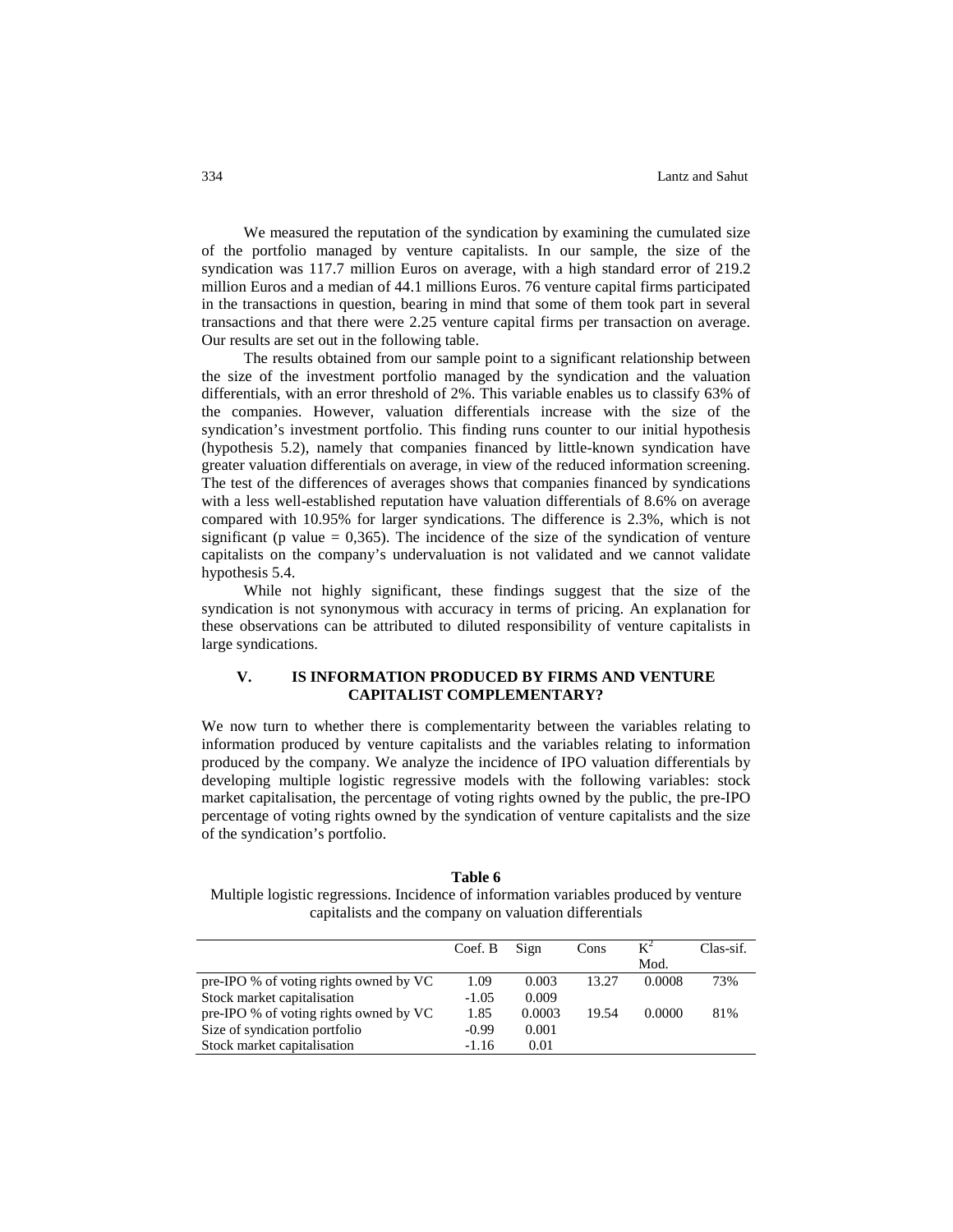The table above shows the most significant findings obtained from our analysis. It indicates that 73% of the companies can be classified using the constructed model by introducing the "pre-IPO voting rights of the syndication" and the "stock market capitalisation" variables. This first model indicates that the probability of low valuation differentials is higher when the voting rights owned by pre-IPO syndication and those of the public are high and the stock market capitalisation is low.

When the "size of the syndication's portfolio" is introduced into the model described above, the estimated parameters enable 81% of the companies to be classified, with an error threshold of less than 1%. The results show that the expertise and information screening function of venture capitalists make a significant contribution to estimating valuation differentials.

Linear regressions enabled us to identify the following variables as useful in explaining the variance of valuation differentials: the pre-IPO percentage of voting rights owned by the syndication, stock market capitalisation and the percentage of voting rights owned by the public. The correlations matrix reveals coefficients between these variables ranging from 0.27 to 0.38, allowing us to carry out a multivariate regression.

| company variables on valuation differentials |         |       |          |                 |       |  |  |
|----------------------------------------------|---------|-------|----------|-----------------|-------|--|--|
|                                              | Coef. B | Sign. | Cons.    | $F$ sig<br>Mod. | $R^2$ |  |  |
| Pre-IPO % of voting rights owned by<br>VС    | $-4.33$ | 0.001 | $-52.87$ | 0.000           | 32%   |  |  |
| Capitalisation                               | 5.5     | 0.000 |          |                 |       |  |  |
| % voting rights owned by the public          | $-4.04$ | 0.027 |          |                 |       |  |  |

**Table 7** Multivariate regression. Incidence of venture capitalists and

The results of the multivariate regression show that the "pre-IPO percentage of voting rights of the syndication" variable makes a real contribution to estimating valuation differentials. By adding it to the initial model, we can explain 32% of the variance, while this figure was only 21% in the model constructed initially with the company's specific variables. This result demonstrates once again the contribution made by information produced by venture capitalists to that produced by the company.

The linear regressions used to study the incidence of variables specific to the company on undervaluation enabled us to identify only the "percentage of shares and percentage of voting rights owned by the public" variables as being significant. As these variables are strongly correlated, we cannot envisage constructing a multivariate linear model.

The study by the logistic regression model of the incidence of the production of information of variables specific to the company listed on undervaluation indicated that the ROE, the redeployment ratio and the percentage of voting rights owned by the public are the most relevant variables. The analysis which consists of developing multiple logistic models integrating these different variables shows that the introduction of the variables we identified does not produce better results. Both the different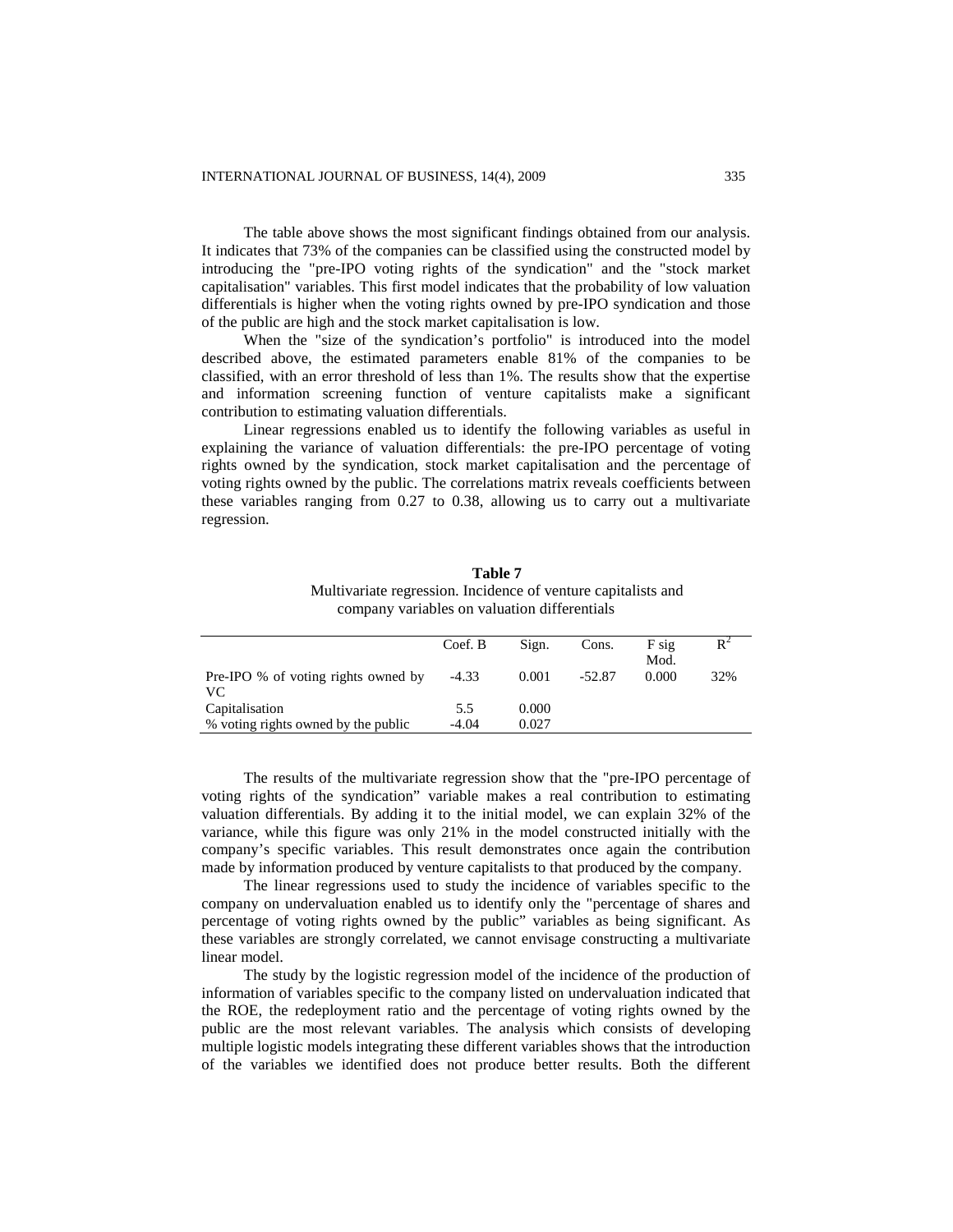combinations tested and the ascendant step-by-step method show that ROE is the most pertinent variable, and when another variable is added to the model, the quality of the latter decreases.

We will now examine whether adding the variables specific to the venture capitalist-produced information to the variables specific to the company-produced information can improve the quality of our models.

**Table 8** Multiple logistic regression. Undervaluation and the production of information by venture capitalists and the company

|                                               | Coef. B | Sign | Cons |        | $K^2$ Sig Clas-sif. |
|-----------------------------------------------|---------|------|------|--------|---------------------|
| pre-IPO $%$ of voting rights owned by $-0.73$ |         | 0.03 | 1.83 | 0.0005 | 70%                 |
| venture capitalists                           |         |      |      |        |                     |
| ROE                                           | 3.99    | 0.02 |      |        |                     |
|                                               |         |      |      |        |                     |

The results of the multiple logistic regression (see table above) indicate that the model is significant, with a 1% error threshold, but it does not lead to any improvement in the predictive nature of the simple model constructed with the ROE variable. Therefore, in our view, the ROE variable is the best indicator of the probability of companies being underpriced.

### **VI. CONCLUSION**

Our study highlighted the role of venture capitalist intermediation in establishing an effective informational link between companies and financial markets. This work empirically validates theoretical work on financial intermediation initiated by Grossman and Stiglitz (1980), and more particularly by Chan (1983), and Admati and Pfleiderer (1994) in the area of venture capital.

Our analysis focused on defining the information production variables specific to the company which impact on the company's IPO valuation. Simple logistic models firstly highlighted the company's past financial performance, measured by the return on equity ratio, as a variable having the most significant incidence on the probability of the company being underpriced. This result provides empirical confirmation of the theoretical work by Allen and Faulhaber (1989), and Grinblatt and Hwang (1989) on the strategy of undervaluing fast-growing company IPOs. Finally, the logistic and linear regression models suggested that the percentage of voting rights owned by public shareholders is a variable which has a negative relationship with undervaluation. This finding emphasises the important contribution of the controls exercised by outside shareholders on the market valuation of companies. The construction of multivariate models did not enable us to improve the findings and suggest that the "ROE" and "percentage of voting rights owned by the public" variables are the best indicators of undervaluation, depending on whether a probabilistic or a linear approach is taken.

A comparison of these findings with those obtained on the incidence of information production by venture capitalists suggests that when a linear approach is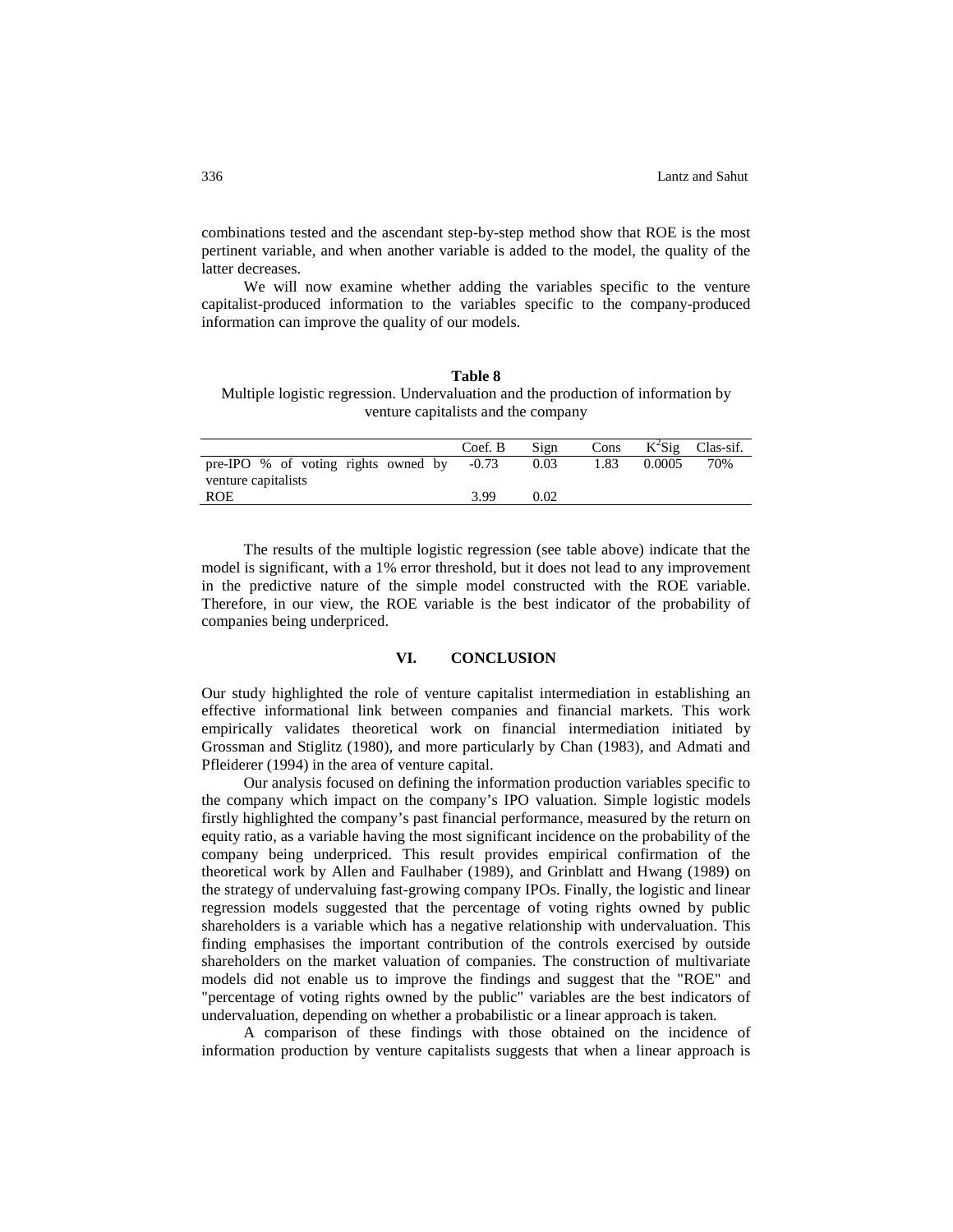involved, the information produced by venture capitalists through the pre-IPO percentage of voting rights owned by the syndication gives a better idea of the undervaluation than with the "percentage of voting rights owned by the public" variable. When the probabilistic approach is used, the "ROE" variable enables the development of a far more powerful predictive model than that developed with the "pre-IPO percentage of voting rights owned by the syndication" variable. The construction of multiple logistic and linear models enabled us to identify an incidence on information production by capital investors on undervaluation in relation to the information produced by the company. This result indicates that undervaluation arises more from a stock market listing strategy than an informational problem, thus concurring with the models initiated by Rock (1986).

The study of valuation differentials shows that the information produced by venture capitalists has a significant incidence on the valuation of the company in relation to the information produced by the latter. We firstly observed that the variables relating to venture capitalists can be used to construct more relevant logistic models than those developed using company-specific variables. The models that integrate "stock market capitalisation" and the "percentage of voting rights owned by the public" variables have less significant parameters than those estimated using venture capital variables, and they have far lower predictive power. The variables relating to the production of information by venture capitalists, namely: "the pre-IPO percentage of voting rights owned by the venture capital syndication" and "the size of the investment portfolio of the syndication" enabled us to classify almost three-quarters of the sample. The multiple linear approach shows that it is possible to obtain a more powerful model with the "stock market capitalisation" and "percentage of voting rights owned by the public" variables than that constructed using the "percentage of voting rights owned by the syndication" variable. The construction of multiple models integrating the company-produced information and that produced by venture capitalists indicates a degree of complementarity. The probabilistic approach suggests that the integration of the "pre-IPO percentage of voting rights owned by the syndication," "size of the syndication's investment portfolio" and "stock market capitalisation" variables allows us to classify up to 81% of the companies. In addition, the model developed using estimated parameters clearly shows that a high level of information produced by venture capitalists helps to remedy the informational asymmetries presented by the company by reducing valuation differentials.

Likewise, the linear model which integrates the "pre-IPO percentage of voting rights owned by the syndication," "stock market capitalisation" and "percentage of voting rights owned by the public" variables explains 32% of the variance, and shows that valuation differentials are lower when venture capitalists produce the information.

On the one hand, our study suggests that the information produced by venture capitalists allows a significant balance to be established between a fast-growing company with equity needs and the financial markets. In fact the information produced by venture capitalists contributes to moderating the incidence of information that, in principle, is unfavourable for fast-growing companies and is favourable for non-growth companies. In addition, our study demonstrated that undervaluation appears to correspond more to an IPO strategy than to difficulties in communicating information regarding the quality of the company.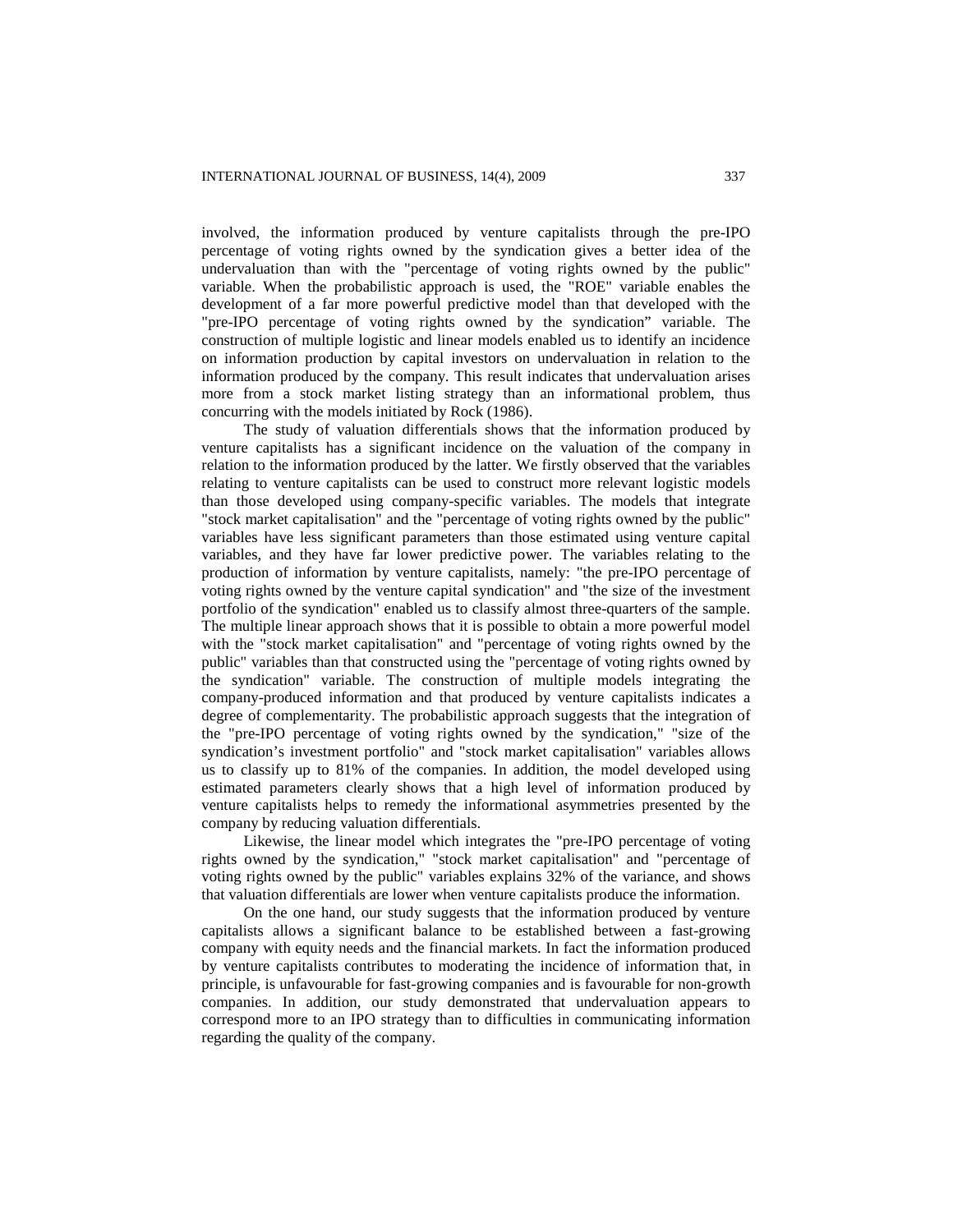#### **ENDNOTE**

1. The results of the analyses with accumulated profits at 10 and 90 days are very close, those at 30 days being the most significant. At 10 days, the average is 4.58% and the standard differential is 16.08%. At 90 days, the average is 3.69% and the standard differential is 38.87%.

## **REFERENCES**

- Admati, A.R., and P. Pfleiderer, 1994, "Robust Financial Contracting and the Role of Venture Capitalists", *Journal of Finance* 49(2): 371-402.
- Allen, F., and G. Faulhaber, 1989, "Signalling by Underpricing in the IPO Market", *Journal of Financial Economics* 23: 303-323.
- Barclay, M., and J.R. Smith, 1995, "The Maturity Structure of Corporate Debt", *Journal of Finance* 50 (2): 609-631.
- Brennan, F., 1997, "Underpricing, Ownership and Control in IPO of Equity Securities in the UK", *The Journal of Financial Economics*, No. 45: 391-413.
- Chan, Y., 1983, "On the Positive Role of Financial Intermediation in Allocation of Venture Capital in a Market with Imperfect Information." *Journal of Finance* 38(5): 1543-1568.
- Chemmanur, T.J., and P. Fulghieri, 1994, "Investment Bank Reputation, Information Production, and Financial Intermédiation", *Journal of Finance* 49(1): 57-77.
- Chemmanur, T.J., and P. Fulghieri, 1995, "Information Production, Private Equity Financing, and the Going Public Decision", *Working Paper*, *Columbia University*.
- Coakley, J., L. Hadass, and A. Wood, 2004, "Post-IPO Operating Performance, Venture Capitalists and Market Timing", *Essex Finance Centre Discussion Paper* No. 04/16.
- Fama, E., 1991, "Efficient Capital Markets II", *Journal of Finance* 46 (5): 1575-1617.
- Fernandez, W., and J.S. Lantz, 2001, "L'intermédiation Financière en Capital-Investissement et l'évaluation de l'entreprise par le marché Financier lors d'OPI", *Réseaux*, March.
- Gallais-Hamonno, G., 1999, "Introduction en Bourse, émissions d'actions et Signal : une étude Empirique en France", 16ème Congrès de l'AFFI, Aix en Provence, June.
- Grinblatt, M., and M. Hwang, 1989, "Signalling and the Pricing of New Issues", *Journal of Finance* 44(2): 383-420.
- Gompers, P., 1995, "Optimal Investment, Monitoring, and the Staging of Venture Capital", *Journal of Finance* 50(5): 1461–1490.
- Grossman, S., and J. Stiglitz, 1980. "On the Impossibility of Infomationally Efficient Markets", *American Economic Review* 70: 393-408.
- Hosmer, D., and S. Lemeshow, 1989, *Applied Logistic Regression*, Wiley & Sons : New-York.
- Jain, B., and O. Kini, 1999, "On Investment Banker Monitoring in the New Issues Market", *Journal of Banking and Finance* 23: 9-84.
- Jain, B., Y. Bharat, and O. Kini, 1994, "The Post-issue Operating Performance of IPO Firms", *The Journal of Finance* 49(5): 1699 – 1726.